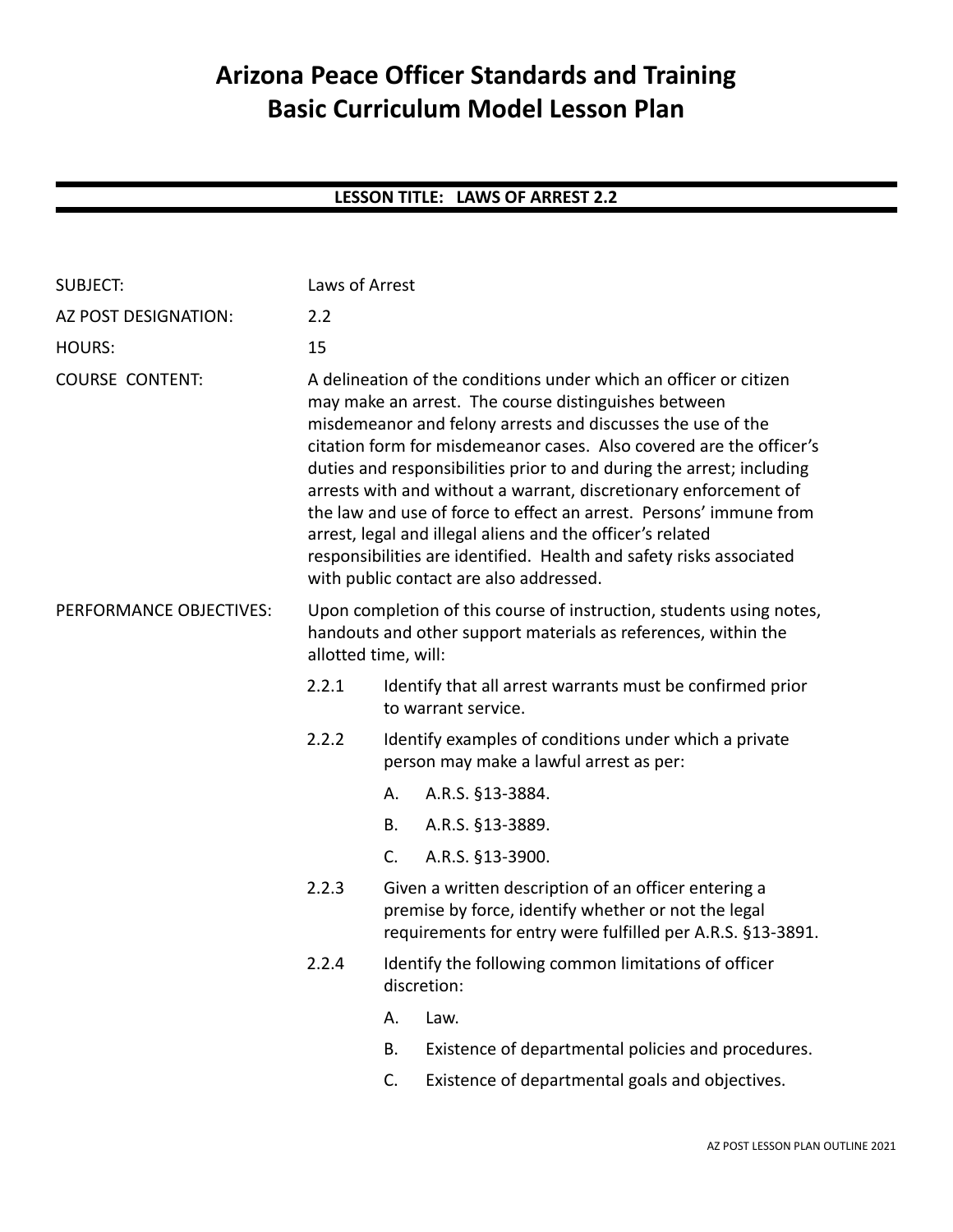- 2.2.5 Identify the requirements for taking a person arrested without a warrant before a magistrate as per A.R.S. §13-3898.
- 2.2.6 Identify the time of day or night that an arrest may be made as per A.R.S. §13-3882.
- 2.2.7 Identify examples of the information that an officer is required to provide to a person who is being arrested as per A.R.S. §§13-3887 and 13-3888.
- 2.2.8 Identify examples of the circumstances under which it is preferable to seek a long-form complaint rather than make a probable cause arrest.
- 2.2.9 Identify the provisions of A.R.S. §13-1805 regarding detention of a suspected shoplifter by a merchant or the merchant's agent.
- 2.2.10 Identify what constitutes entrapment as per A.R.S. §13-206 and case law.
- 2.2.11 Identify that in the absence of a court order or warrant, only a parole or probation officer may lawfully arrest a person for a parole/probation violation.
- 2.2.12 Given a written description of an officer effecting an arrest, identify the degree of force that may be used as per A.R.S. §§13-3881, 13-3896 and 13-3902.
- 2.2.13 Given written, visual or verbal descriptions of situations where deadly physical force is threatened or used, identify whether the act was justified. The situations will minimally cover the following:
	- A. Affirmative Defenses (A.R.S. §13-205).
	- B. Execution of public duty (A.R.S. §13-402).
	- C. Use of deadly physical force (A.R.S. §13-405).
	- D. Defense of a third person (A.R.S. §13-406).
	- E. Use of physical force in defense of premises (A.R.S. §13-407).
	- F. Use of deadly physical force in law enforcement (A.R.S. §13-410).
	- G. Use of force in crime prevention (A.R.S. §13-411).
	- H. Use of force in domestic violence (A.R.S. §13-415).
	- I. Use of force in defense of residential structure or occupied vehicles (A.R.S. §13-418).
	- J. Exceptions (A.R.S. §13-419).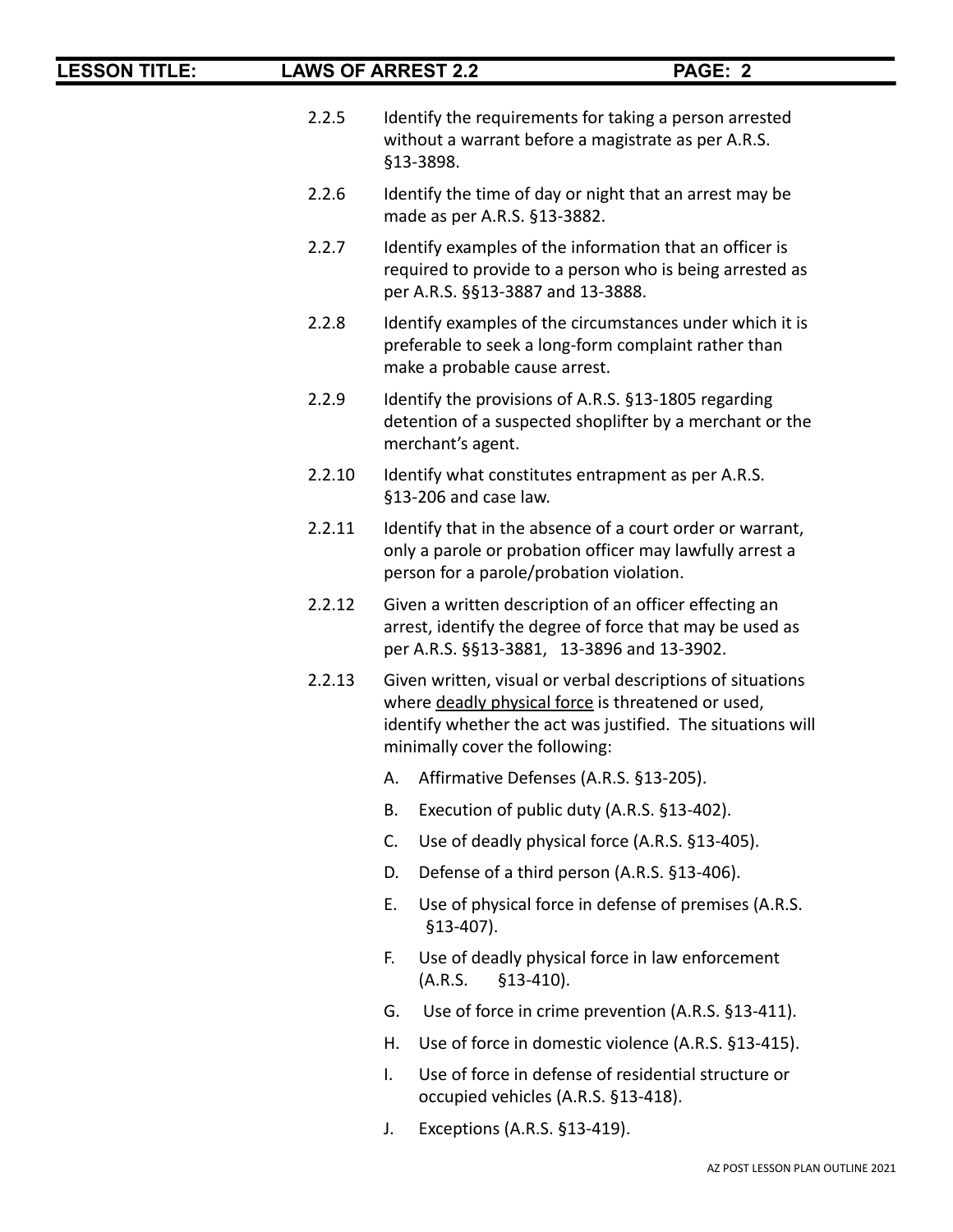- K. Defensive Display of a firearm (A.R.S. §13-421).
- 2.2.14 Given written, visual or verbal descriptions of situations where physical (not deadly) force is threatened or used, identify whether the act was justified. The situation will minimally cover the following:
	- A. Affirmative defenses (A.R.S. §13-205)
	- B. Executions of public duty (A.R.S. §13-402).
	- C. Use of physical force (A.R.S. §13-403).
	- D. Self-defense (A.R.S. §13-404).
	- E. Defense of a third person (A.R.S. §13-406).
	- F. Use of physical force in defense of premises (A.R.S. §13-407).
	- G. Use of physical force in defense of property (A.R.S. §13-408).
	- H. Use of physical force in law enforcement (A.R.S. §13-409).
	- I. Use of deadly force in law enforcement (A.R.S. §13-410).
	- J. Use of physical force in crime prevention (A.R.S. §13-411).
	- K. Use of physical force in domestic violence (A.R.S. §13-415)
	- L. Use of force in defense of residential structure or occupied vehicles (A.R.S. §13-418).
	- M. Exceptions (A.R.S. §13-419).
	- N. Defensive Display of a Firearm (A.R.S. §13-421)
- 2.2.15 Identify the provisions of A.R.S. §13-401 regarding the liability associated with the lawful use of physical or deadly force when the use of such force results in the injury, or death, of an innocent third party.
- 2.2.16 Identify the duties of an officer when making an arrest with a warrant as per A.R.S. §§13-3887 and 13-3897.
- 2.2.17 Identify examples of the conditions under which an officer may make a lawful arrest without a warrant as per A.R.S. §13-3883.
- 2.2.18 Given a written, verbal or visual description of an instance where an arrest may or may not be warranted, identify if probable cause for the arrest exists by applying the following standard: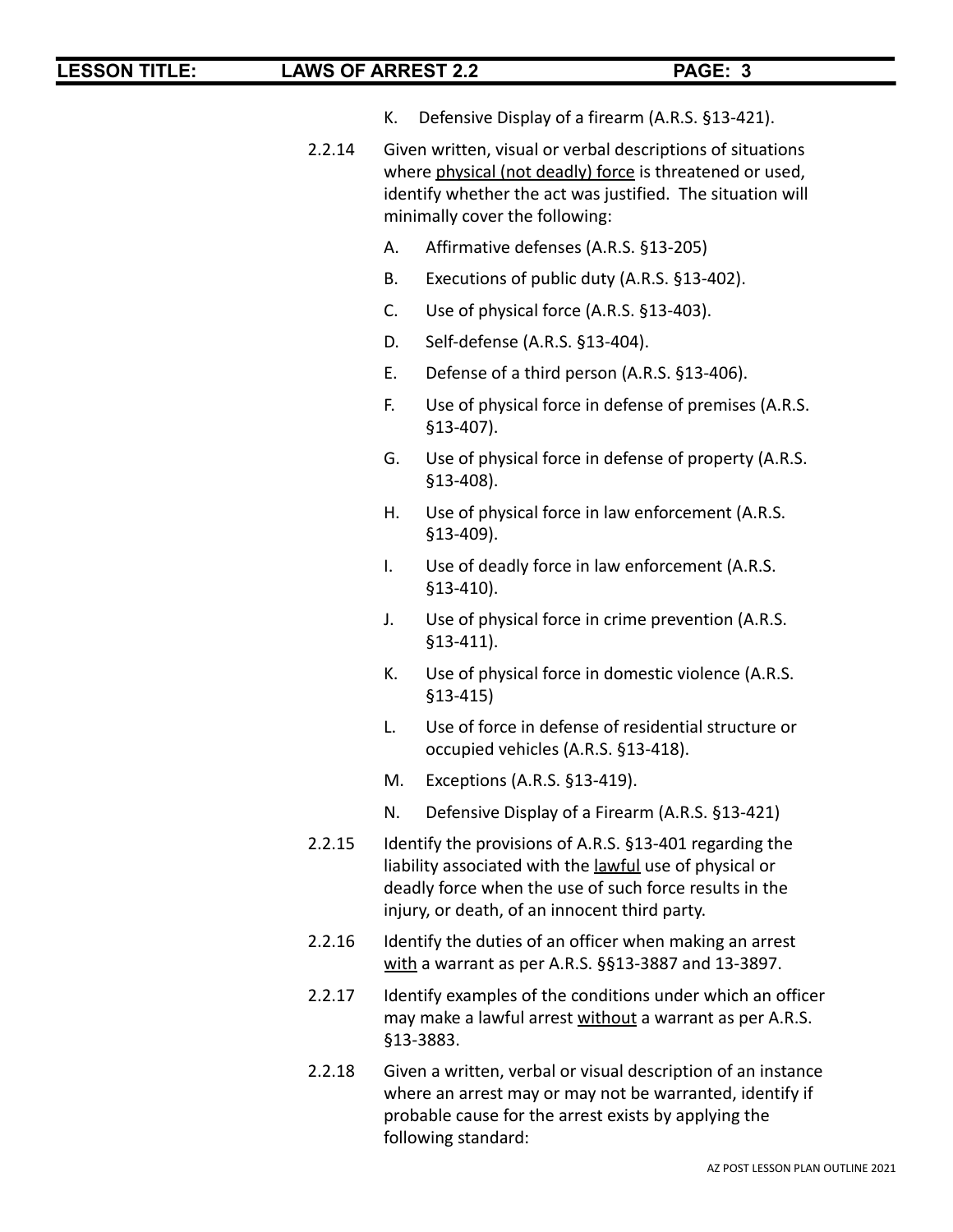Probable cause to make an arrest requires knowledge, based on facts and circumstances, which would cause a reasonable and prudent person to believe that a crime has been, or is being, committed and that the person to be arrested has committed, or is committing, that crime.

- 2.2.19 Identify examples of persons who are immune from arrest as per Article 4, Part 2, Section 6 of the Arizona Constitution.
- 2.2.20 Identify the conditions under which an arrested person may be issued a written notice to appear in lieu of detention as per A.R.S. §13-3903.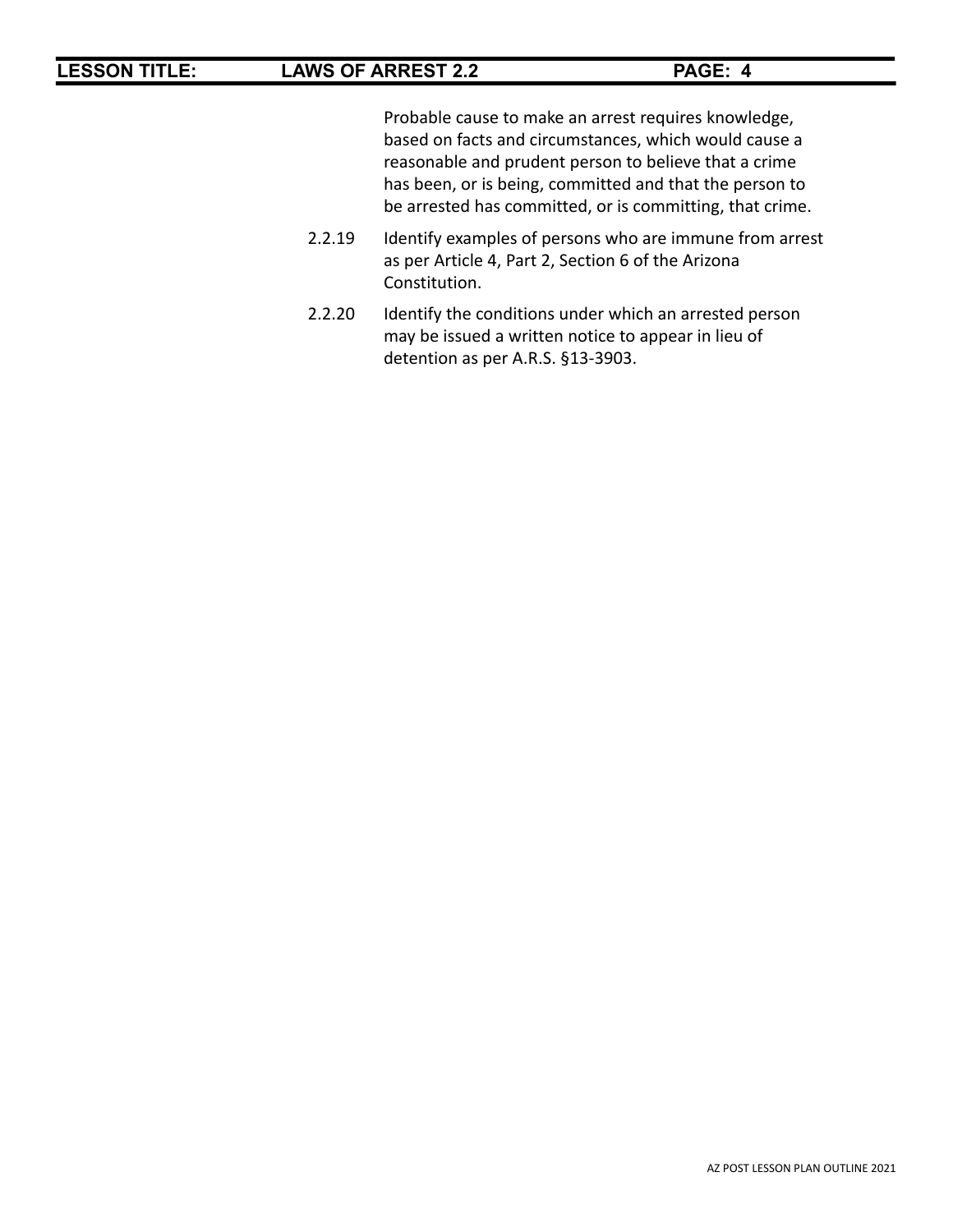| DATE FIRST PREPARED:             | <b>March 2001</b>                                        |                      |  |  |
|----------------------------------|----------------------------------------------------------|----------------------|--|--|
| PREPARED BY:                     | <b>SME Committee</b>                                     |                      |  |  |
| REVIEWED – REVISED:              | Lt. Harold Brady                                         | DATE: July 2002      |  |  |
| REVIEWED - REVISED:              | <b>SME Committee</b>                                     | DATE: June 2003      |  |  |
| REVIEWED - REVISED:              | <b>SME Committee</b>                                     | DATE: May 2008       |  |  |
| REVIEWED - REVISED:              | <b>SME Committee</b>                                     | DATE: February 2009  |  |  |
| REVIEWED - REVISED:              | Lt. Dave Kelly, Phoenix PD                               | DATE: November 2009  |  |  |
| REVIEWED - REVISED:              | <b>SME Committee</b>                                     | DATE: November 2011  |  |  |
| REVIEWED - REVISED:              | <b>SME Committee</b>                                     | DATE: November 2012  |  |  |
| REVIEWED - REVISED:              | <b>SME Committee</b>                                     | DATE: June 2014      |  |  |
| REVIEWED - REVISED:              | <b>SME Committee</b>                                     | DATE: June 2014      |  |  |
| REVIEWED - REVISED:              | <b>SME Committee</b>                                     | DATE: December 2016  |  |  |
| REVIEWED – REVISED:              | <b>SME Committee</b>                                     | DATE: August 2019    |  |  |
| REVIEWED - REVISED:              | <b>SME Committee</b>                                     | DATE: JULY 2020      |  |  |
| <b>REVIEWED - REVISED:</b>       | SME Committee, (DocX)                                    | DATE: September 2021 |  |  |
| REVIEWED - REVISED:              |                                                          |                      |  |  |
| AZ POST - APPROVAL:              | <b>Mandy Faust</b>                                       | DATE: February 2021  |  |  |
| AZ POST - APPROVAL:              | Lori Wait                                                | DATE: October 2021   |  |  |
| <b>INSTRUCTOR REFERENCES:</b>    |                                                          |                      |  |  |
| <b>CLASS LEVEL:</b>              | Student                                                  |                      |  |  |
| <b>TRAINING AIDS:</b>            | http://www.azleg.gov/ArizonaRevisedStatutes.asp          |                      |  |  |
| <b>INSTRUCTIONAL STRATEGY:</b>   | Lecture with discussion, overheads and handouts.         |                      |  |  |
| <b>SUCCESS CRITERIA:</b>         | 70% or higher on a written, multiple-choice examination. |                      |  |  |
| <b>COMPUTER FILE NAME:</b>       | 2.2 Laws of Arrest                                       |                      |  |  |
| DATE RELEASED TO THE SHARE FILE: | May 27, 2022                                             |                      |  |  |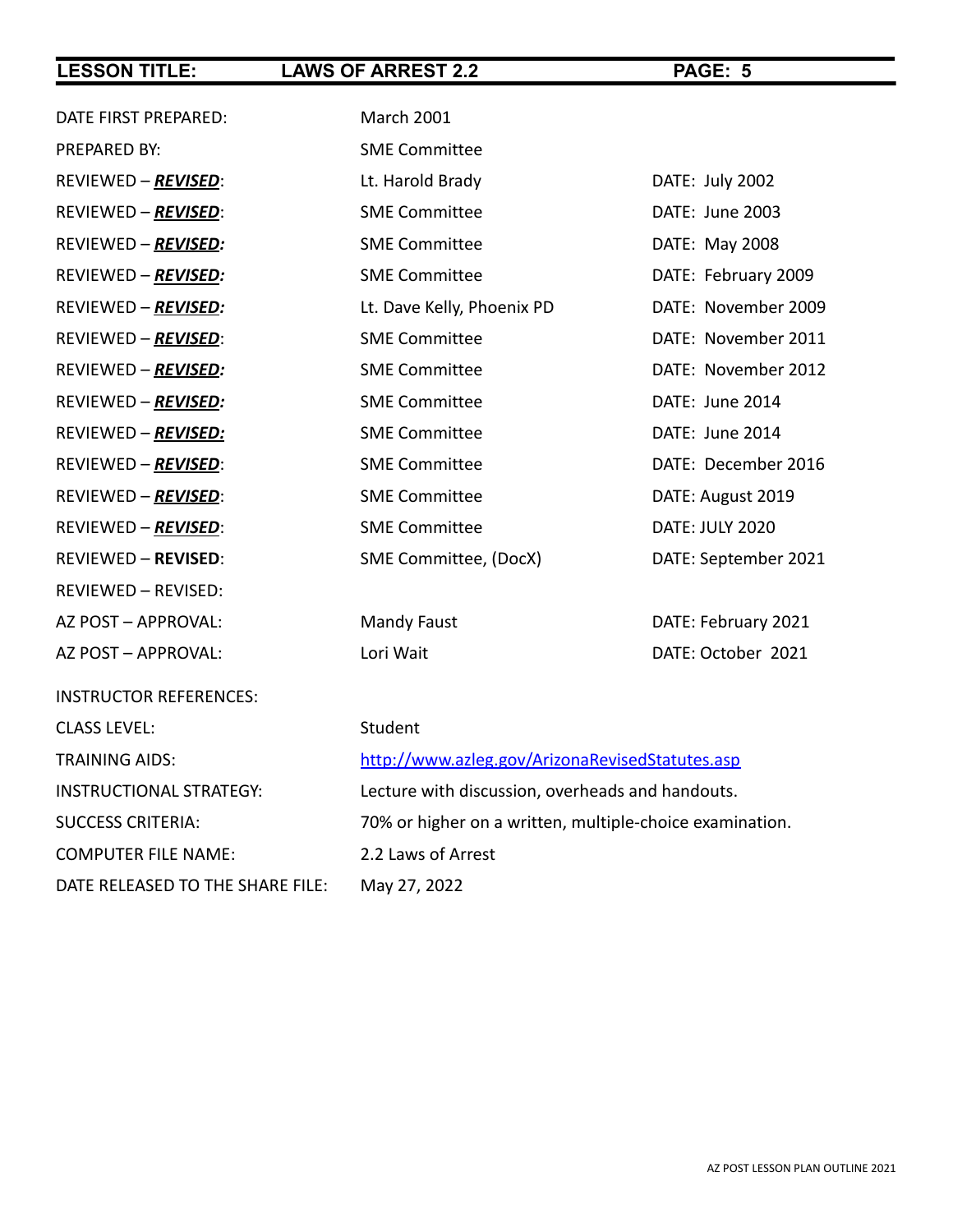### **I. INTRODUCTION**

- A. Instructor (self) introduction.
- B. Preview of performance objectives.

### **II. GENERAL**

- A. One (1) of the most formidable powers in society is the power to arrest.
	- 1. The power to arrest for "defined crimes" is granted by statute.
	- 2. In Arizona, Title 13 grants arrest authority in general to peace officers and, in limited circumstances, to private citizens.
	- 3. The authority to arrest depends on the existence of a crime or arrest warrant; without a crime or arrest warrant, there can be no arrest. Crimes are defined throughout Arizona Revised Statutes. Officers will most often be dealing with the offenses described and defined in Titles 13, 28 and 4 and local ordinances.
	- 4. It is the responsibility of a prudent officer to remain aware of changes in statutes and case law which affect this power.
	- 5. If an officer does not remain aware of the law or abuses the power, the officer can suffer:
		- a. Criminal charges or civil lawsuits.
		- b. Job termination.
		- c. Loss of charges against a suspect in court.
		- d. Public humiliation for the officer and the agency.
		- e. Loss of public trust and confidence.
- B. The 4th Amendment defines and limits the power to arrest. **P.O. 2.2.18**
	- 1. The standard for arrest established by the 4th Amendment is "probable cause."
	- 2. Probable cause can be defined as knowledge based on facts and circumstances which would cause a reasonable and prudent person to believe a crime has been, or is being, committed and that the person to be arrested has committed, or is committing, a crime.
	- 3. At the very outset, there must be a crime! A violation of the law is the first thing that must happen to initiate the arrest process. Otherwise, there is no basis for the arrest and such action would violate the Fourth Amendment. *INSTRUCTOR NOTE: Discuss*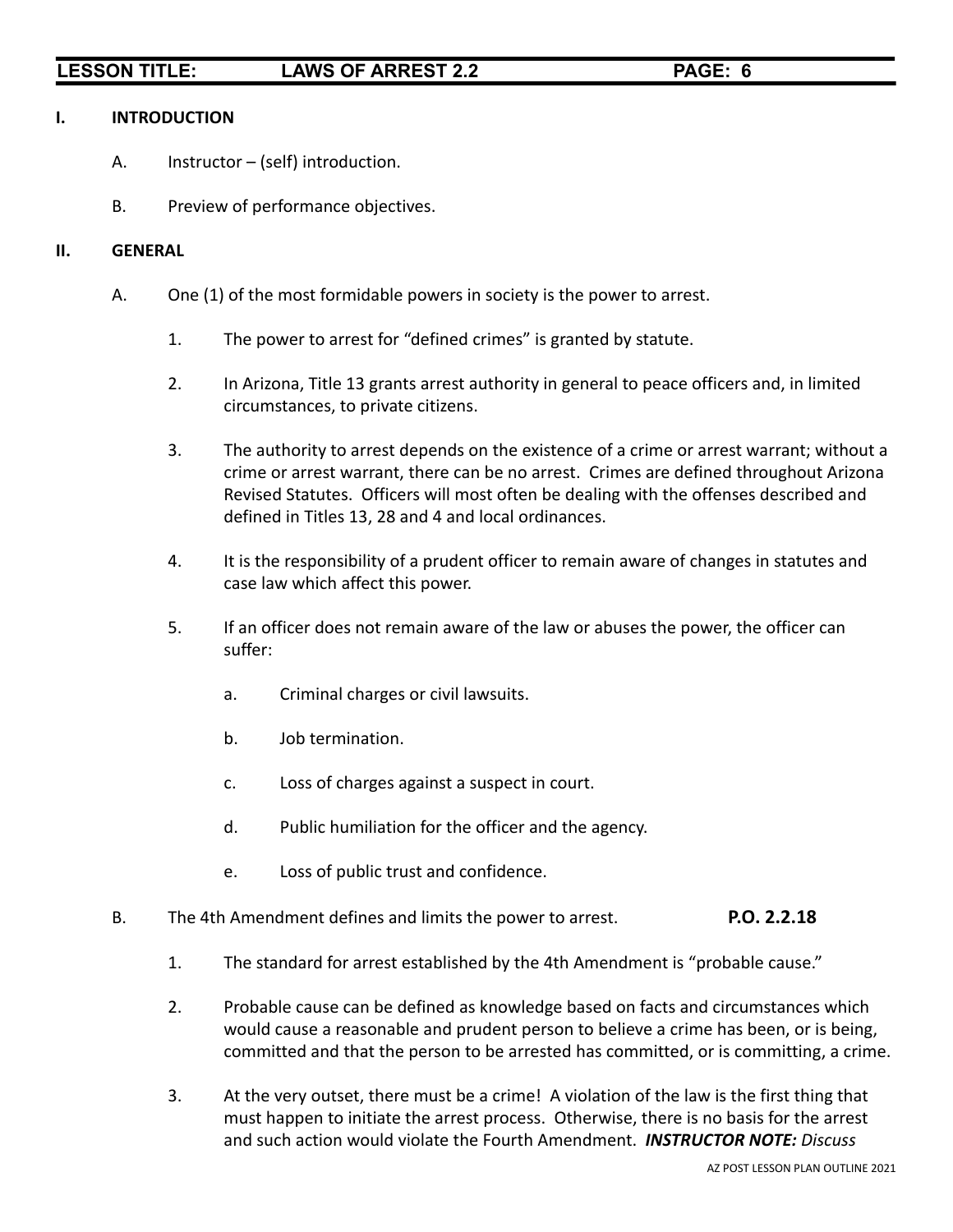*disorderly conduct against peace officers and other "contempt of cop" situations.*

### **III. WHAT IS AN "ARREST"?**

- A. Legal and Practical standards for defining "arrest".
	- 1. In general, an arrest involves:
		- a. Violation of the law.
		- b. Someone being taken into custody for the violation.
		- c. With the intent that the person be taken before a court.
		- d. To answer a formal charge.
	- 2. The practical test as to whether an arrest has occurred is whether a reasonable person, under the same circumstances, would believe that he/she was not free to leave.
	- 3. Legal test requires probable cause (per Arizona and U.S. Constitutions) and actual or constructive detention per A.R.S. §13-3881(A).
		- a. Actual detention is physical restraint through use of force or actual touching.
		- b. Constructive detention is submission to the arrest without actual touching.
	- 4. Case law has also interpreted "arrest" as "the taking of a person into custody against his/her will for the purpose of criminal prosecution or interrogation."
		- a. Dunaway v. New York, 1979 U.S. Supreme Court Case.
- B. WHEN HAS AN ARREST OCCURRED? This can be difficult to determine and even courts may disagree.
	- 1. Courts look at a variety of factors in determining whether an arrest has occurred, such as:
		- a. The officer's intention to make an arrest.
		- b. Communication of the authority and cause for the arrest and other actions of the officer.
		- c. An understanding by the arrestee of the officer's intention.
			- i. A person who is unconscious or severely intoxicated may not understand.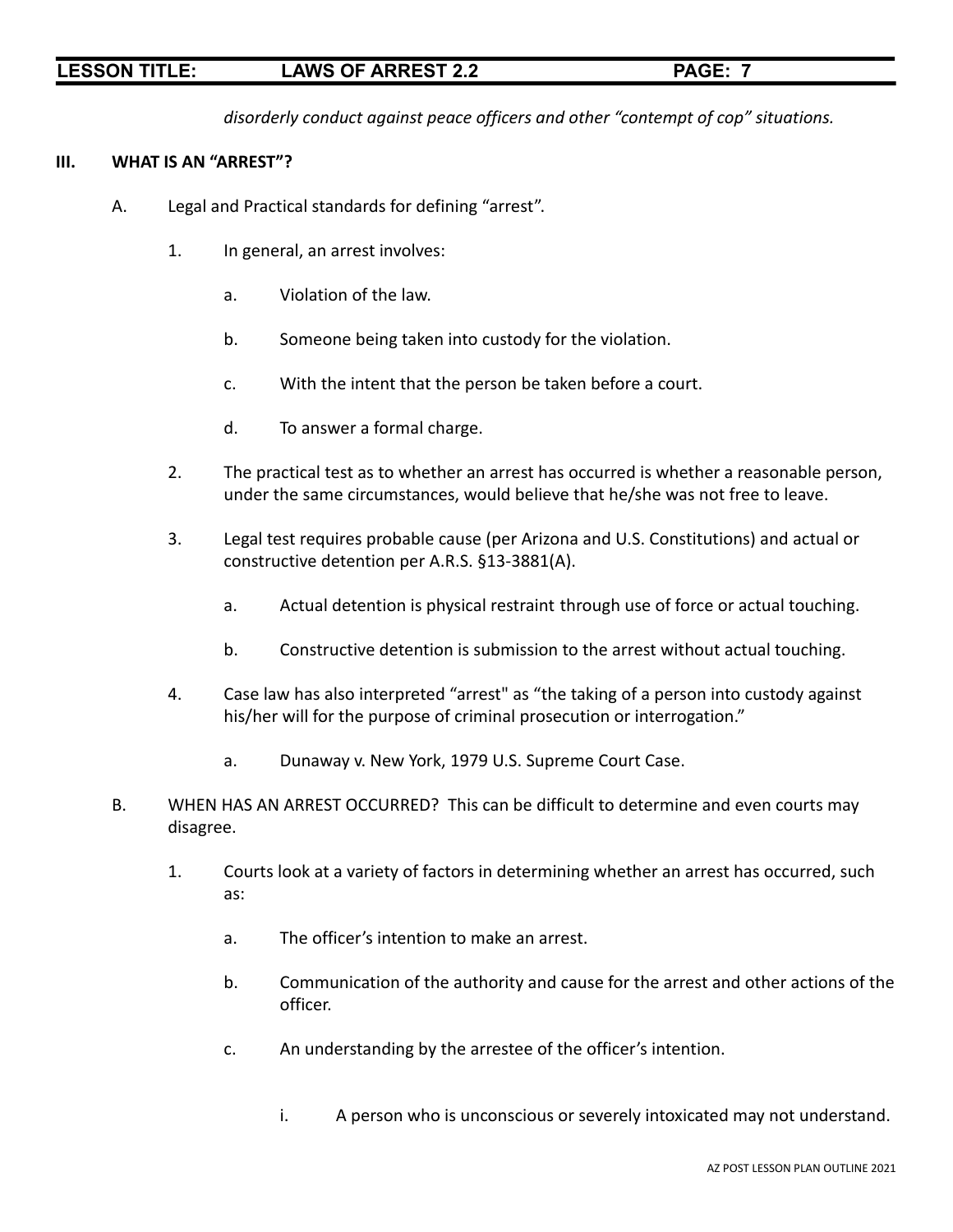- ii. Nor may a person who does not speak English.
- iii. Age.
- 2. De Facto Arrest
	- a. Unreasonable force.
	- b. Unreasonable time.
	- c. Unreasonable movement to more than one location.
	- d. Unreasonable restraints.

### **IV. THE BASIS FOR ARREST - ESTABLISHING PROBABLE CAUSE**

- A. Definitions.
	- 1. Probable Cause (defined previously).
	- 2. Reasonable Suspicion.
		- a. Reasonable suspicion has been defined as specific articulable facts and circumstances that would lead a reasonable police officer to suspect a crime has been, is, or is about to be committed by the person to be stopped or detained.
- B. Building Blocks of Probable Cause.
	- 1. Establishing probable cause is like using building blocks to reach a certain height, as you gather information about a possible violation each piece is a building block, which is added to the others.
	- 2. The degree to which a bit of information makes it likely that a crime was committed (the weight of the information) determines the height of the building block.
	- 3. Key things to keep in mind.
		- a. Probable cause must be established before the arrest. It cannot be based upon facts that turn up after the arrest.
		- b. Probable cause must be based upon objective facts facts that you can articulate, recall and testify about to the Trier of fact at a trial.
		- c. An officer's training and experience may affect the officer's interpretation of the facts and circumstances the officer observes.
		- d. Discuss Collective Knowledge Doctrine (i.e. One officer can rely on another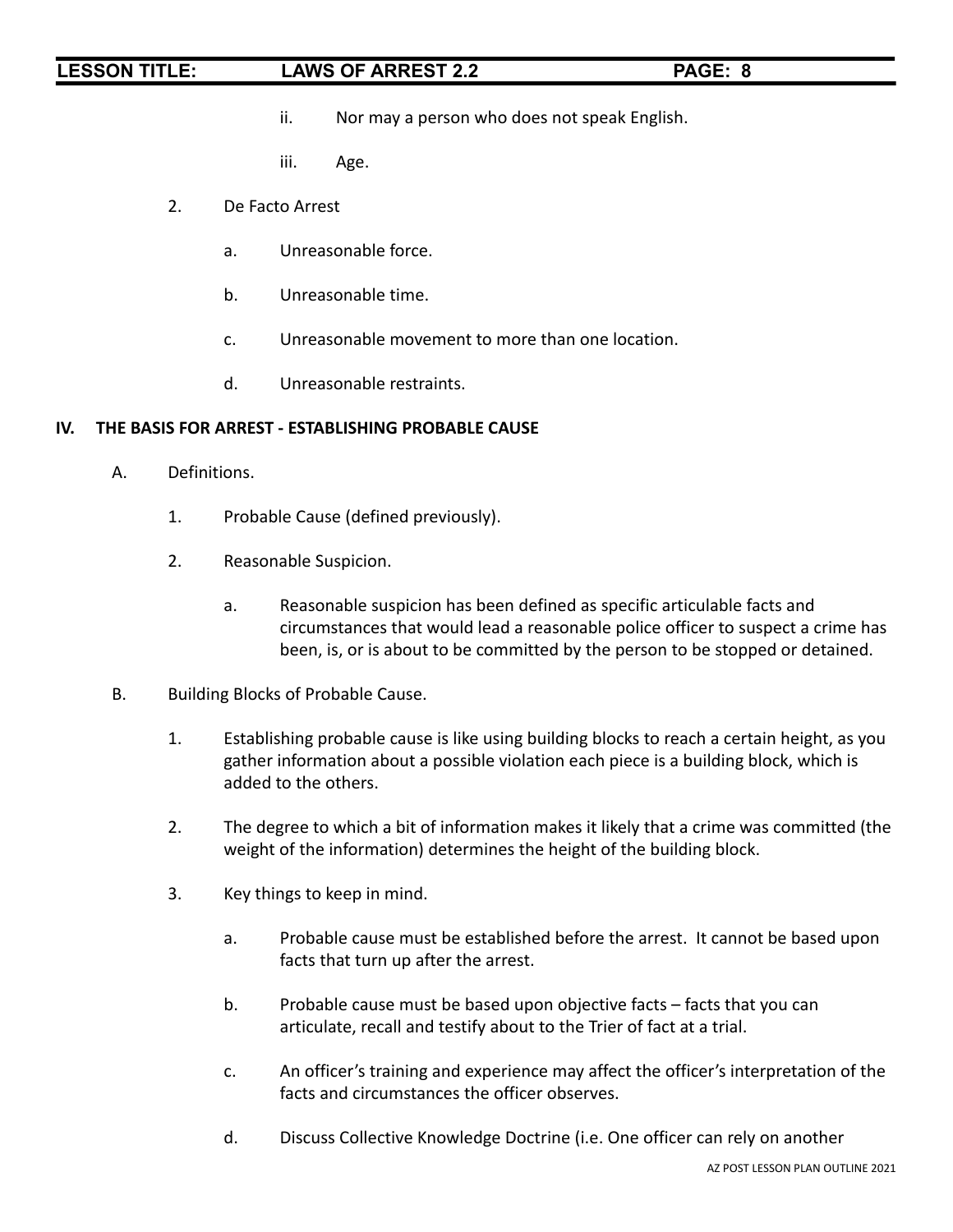officer's knowledge).

- 4. What factors can be considered in establishing probable cause?
	- a. Personal knowledge of the officer five (5) senses, past training and experience, etc.
	- b. Sources both named or unnamed.
		- i. Victims, witnesses, other officers, citizens, suspects, accomplices, etc. generally considered reliable. *INSTRUCTOR NOTE: Discuss Florida V. J.L. and State V. Altieri.*
		- ii. Confidential informants, anonymous tipsters, etc. generally must demonstrate reliability.
	- c. Suspect information past conduct, reputation, criminal history, etc.
	- d. Physical circumstances of the crimes location, time of day, odors, weather, lighting, etc.
	- e. Physical evidence at the scene weapons, blood splatters, fingerprints, documents, etc.
- C. Reasons for citizen contact.
	- 1. Voluntary Contact. *INSTRUCTOR NOTE: E.g: An Officer sees a Lamborghini in government owned housing; this may seem out of place. The officer may want to do some investigation, but this situation alone does not provide any basis to stop or detain the driver of the Lamborghini.*
		- a. The officer may approach the citizen and begin speaking with him/her, but the citizen may legally ignore the officer and walk away.
		- b. "Mere suspicion" or a hunch may involve things that appear out of place, such as a person peeking around the corner of a closed business at night, or a person looking nervous and walking away. This by itself is not enough to initiate a stop.
	- 2. Reasonable suspicion.
		- a. Reasonable suspicion that a person is involved in criminal activity provides legal authority to stop and briefly detain that person for investigation. *INSTRUCTOR NOTE: Discuss Terry V. Ohio. The genesis of reasonable suspicion standard for stop or investigatory detention.*
		- b. The facts and inferences, taken as a whole, must provide a "particularized and objective basis for suspecting the particular person stopped of criminal activity."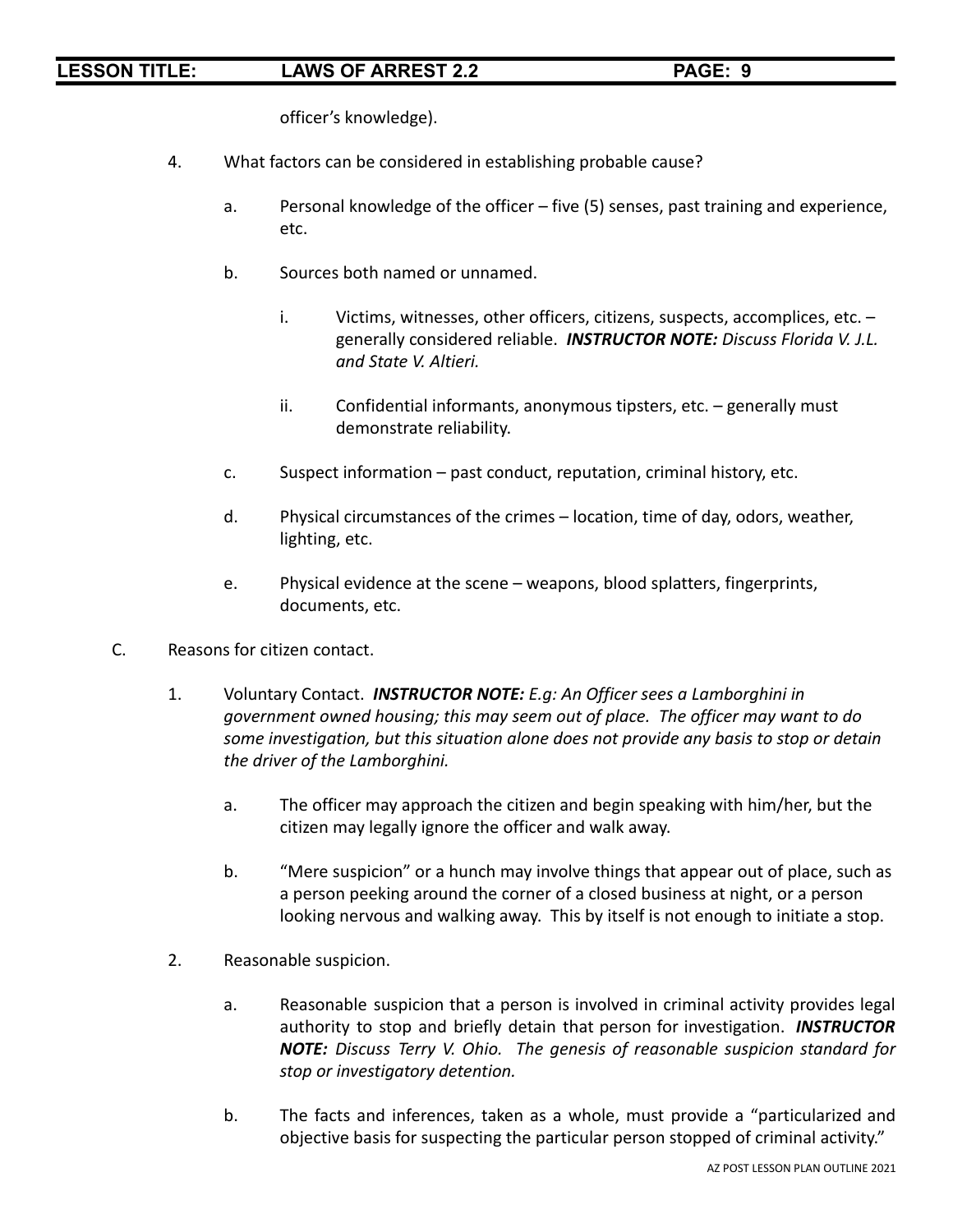- c. Provides an interim standard probable cause is not required but the scope and duration of detention are limited.
- d. Officers must articulate (document) ALL of the specific circumstances that were relied on to justify a stop or seizure.
- e. Reasonable suspicion allows officers to stop or detain for a reasonable time to investigate further to confirm or dispel the suspicion of criminal activity. The investigation may lead to the conclusion there is probable cause to arrest (or search), or that the person is not involved in criminal activity and must be released. *INSTRUCTOR NOTE: E.g: Detention of a motorist stopping for a smoking tailpipe was reasonable where the motorist was covered with blood and feces and claimed to have been in a fight. Officers released the motorist after a 45-minute investigation trying to determine whether the other party to the fight was injured. State V. Spreitz. Further example: An officer is investigating a one-car accident; a car drives by the scene very slowly. The officer thinks the occupant might know something about the accident so he/she pursues and stops the vehicle. Because the conduct was not criminally suspicious (slowing down and looking) and because it is not a crime to have information and not provide it to law enforcement, the stop of the citizen was ruled improper.*
- f. An investigative detention may last no longer than necessary to effectuate the purpose of the stop. Prolonging the length of a detention may result in a de facto arrest. *INSTRUCTOR NOTE: State V. Boteo-Flores, 230 Ariz. 105, 208 P.3d 1239 (Ariz. 2012)*
- g. You may use **REASONABLE** force to control the situation.
- 3. Probable Cause.
	- a. Facts and circumstances must demonstrate a "fair probability" that the crime was committed by the person to be arrested.
	- b. The factors establishing reasonable suspicion may be the same relied upon to establish probable cause.
	- c. Once probable cause is established, it can disappear if:
		- i. New circumstances are presented. *INSTRUCTOR NOTE: A person thought to be a murder victim shows up unharmed.*
		- ii. The basis for probable cause is proven untruthful (informant). *INSTRUCTOR NOTE: Officer learns that the informant is a former jilted girlfriend of the target.*
		- iii. Innocence is established by the suspect. *INSTRUCTOR NOTE: Credible*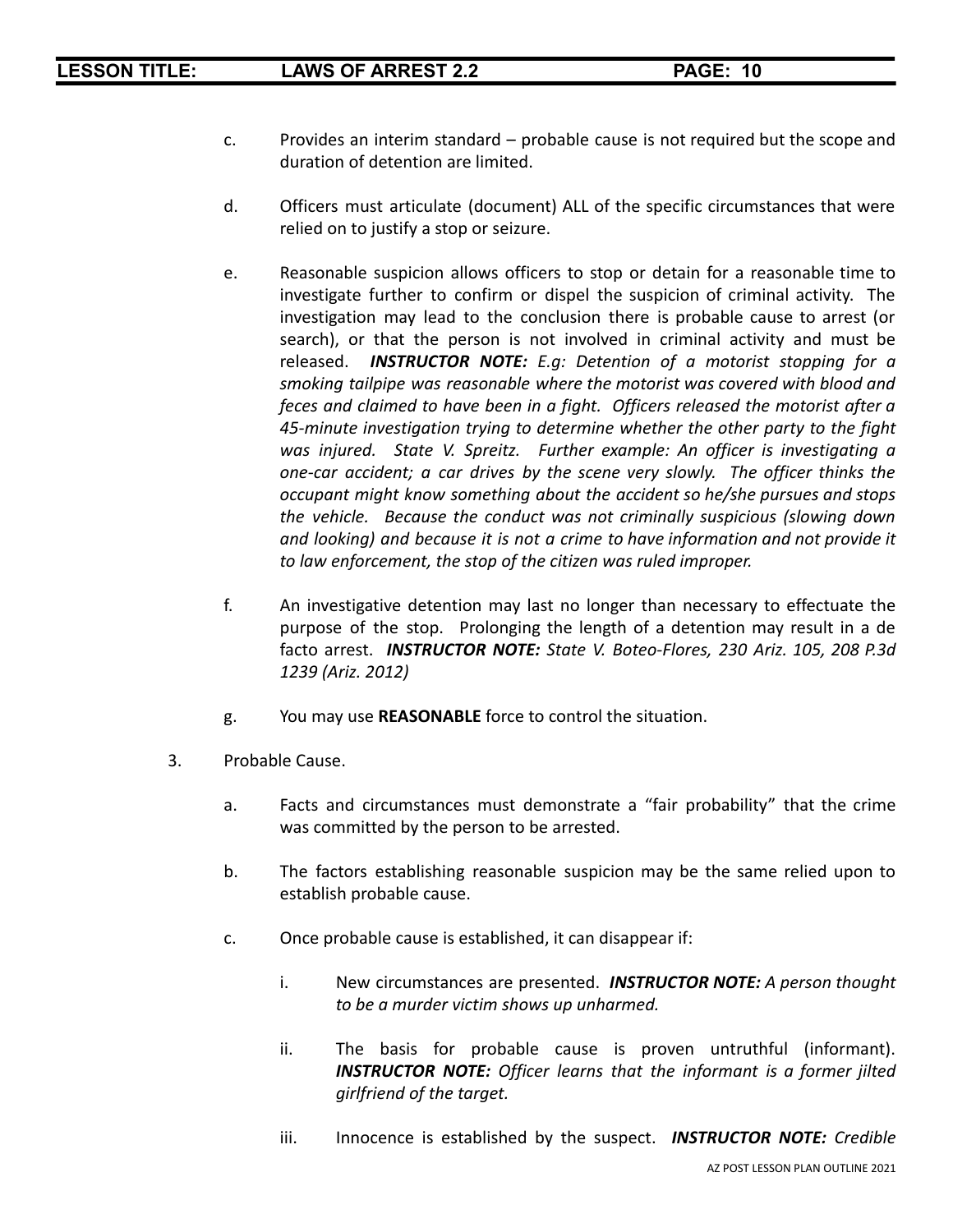*alibi provided.*

- d. Probable cause examples:
	- i. An officer sees a suspect he/she arrested a couple of months earlier for drug possession standing on a street corner known for drug dealing. Does he/she have probable cause to arrest the suspect again?

NO, no facts AT THIS TIME show that the suspect is presently possessing drugs.

ii. An officer yells at a youth that is acting suspiciously in a high narcotics trafficking area. The youth takes off running. When the officer catches the youth, does he/she have probable cause for an arrest?

NO. running away from police in and of itself is not a crime. If during the chase the suspect tosses what turns out to be drugs, then the officer would have probable cause for an arrest.

iii. An officer comes upon a one-car accident. The suspect, who is outside the car and obviously intoxicated, states he was a passenger in the car. IS there probable cause to arrest the suspect for DUI?

NO, not without a witness who can state the suspect was driving the vehicle, or at least behind the wheel of the vehicle, immediately after the accident or some other similar evidence.

iv. The officer is working undercover and contacts an individual that has listed a phone for sale on Craig's list. The officer contacts the individual and meets him to purchase the advertised phone. The officer inspects the phone and determines it was stolen. Does the officer have probable cause for an arrest?

Yes. The officer has probable cause for an arrest but she should question the suspect to determine if he knew the phone was stolen.

### **V. DISCRETION TO ARREST AND LIMITS OF DISCRETION.**

- A. Generally, when officers have probable cause to arrest, they may also have discretion to make the arrest or not.
- B. Limits of Discretion.
	- 1. Law limits the circumstances under which you can exercise your discretion in numerous ways including immunity, mandatory arrest offenses and jurisdiction to arrest. *INSTRUCTOR NOTE: Domestic Violence arrests.* **P.O. 2.2.4A**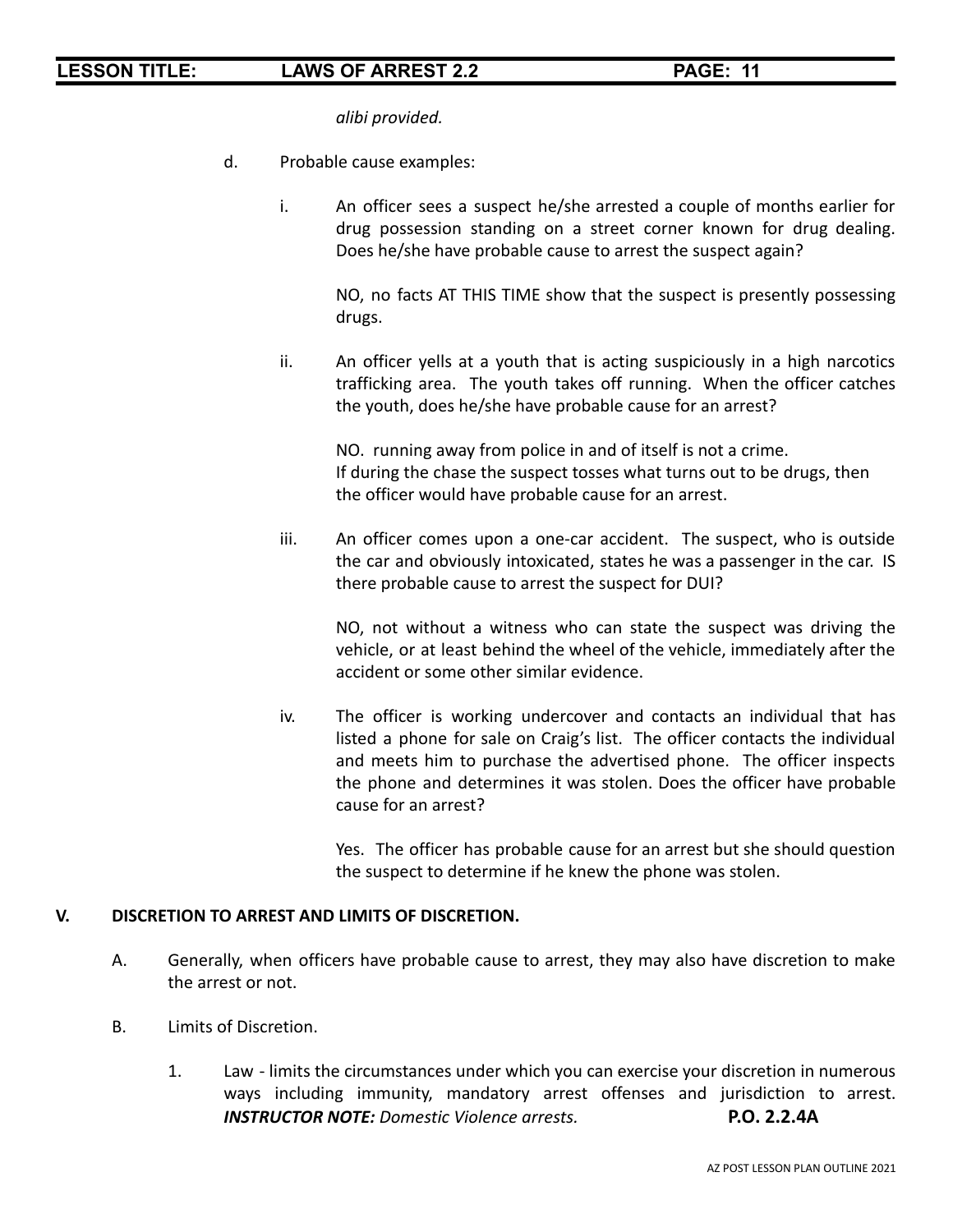- 2. Departmental policies and procedures may limit your discretion by requiring that certain offenders be cited and released (**e.g., shoplifters with identification**); or that certain categories of offenses are always long-formed rather than handled by arrest **(e.g., civil problems**); or by specifying minimum conduct for which an arrest will occur **(e.g., 25 miles or more over the posted speed limit**). **P.O. 2.2.4B**
- 3. Departmental goals and objectives may limit your discretion, treating certain conduct in a particular way, which reflects the community's concern. Generally short term. For example, a sting operation involving prostitution offenses may require physical arrest.

### **P.O. 2.2.4C**

### **VI. ALTERNATIVES TO CUSTODIAL ARREST.**

- A. Citation in lieu of detention (A.R.S. §13-3883A.4) states that a person is eligible to be cited and released pursuant to A.R.S. §13-3903, whenever a misdemeanor or a petty offense has been committed and there is probable cause to believe that the person to be arrested has committed the offense. **P.O. 2.2.20**
	- 1. This is the statutory guideline for adults.
	- 2. Even though an arrestee is eligible to be cited and released, it is not mandatory, and the decision is up to the officer. The person may be held in jail until seeing a magistrate.
	- 3. Domestic violence offenses are not eligible for cite and release by law. *INSTRUCTOR NOTE: A.R.S. 13-3601(B).*
	- 4. If permitted by the juvenile court, juveniles are eligible to be cited and released for (see A.R.S. §8-323):
		- a. Non-felony traffic offenses.
		- b. Purchase, possession or consumption of alcohol.
		- c. Boating or game and fish violations.
		- d. Curfew.
		- e. Truancy.
		- f. Graffiti offenses or purchase/possession of graffiti materials.
		- g. Purchase or possession of tobacco.
		- h. Any city/town ordinance.
		- i. Interference with judicial proceedings
	- 5. When doing a cite and release, under A.R.S.§ 13-3903, an officer may: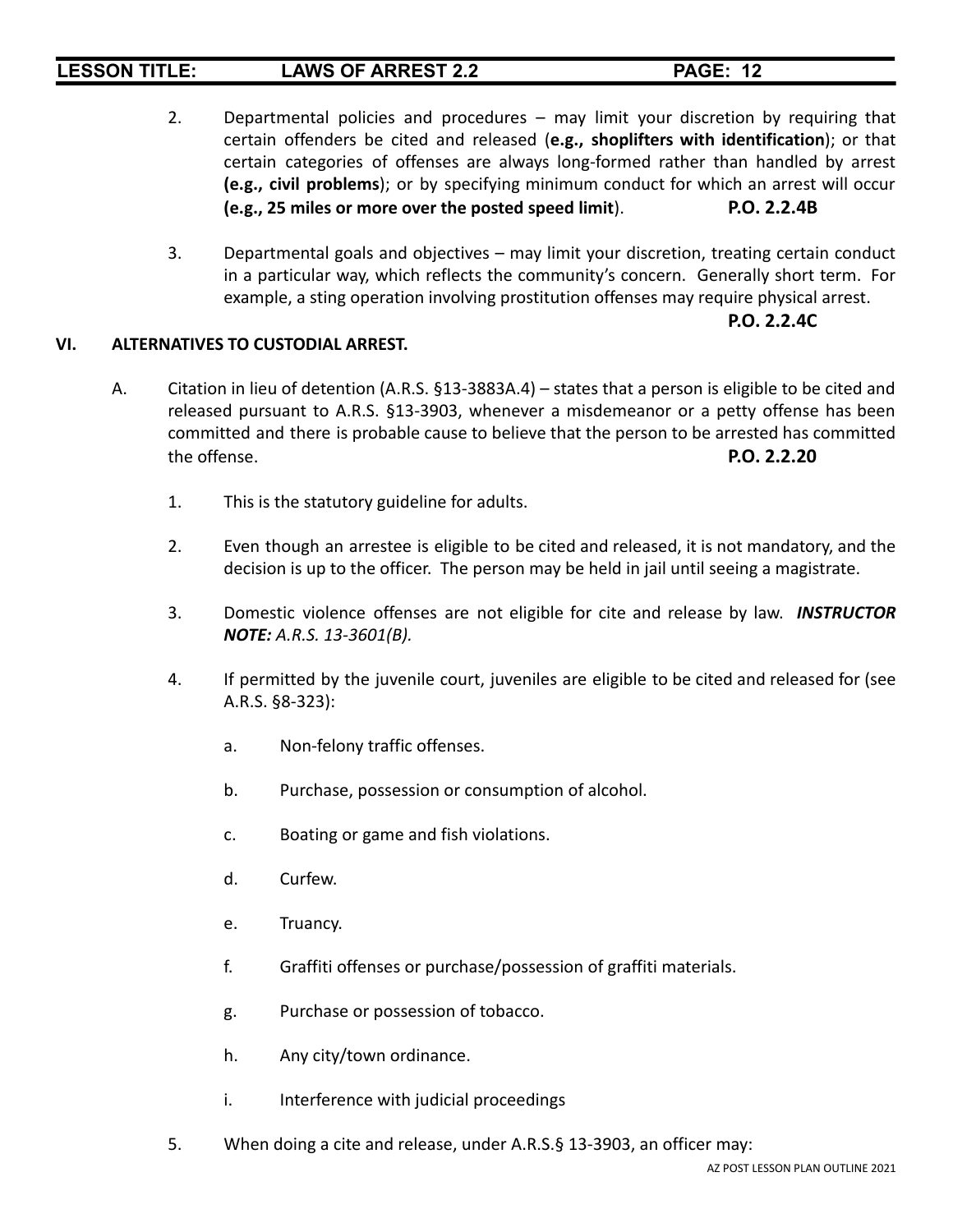- a. Have the person sign the citation and then release the person in the field.
- b. Take the person to the station, take photos, get fingerprints, or any combination thereof, and then have the person sign the citation and release him/ her from the booking station.
- c. Book the person and then any time before the person sees a magistrate, have the person sign the citation and release him/her from detention.
- d. If the arrestee refuses to sign the promise to appear on the citation, he/she is not eligible to be released per A.R.S. §13-3903(C).
- 6. Search incident to arrest  $-$  a U.S. Supreme Court case, Knowles v. Iowa, has limited search incident to arrest to full custodial arrest situations. A search incident to arrest may be appropriate if the arrestee is legitimately transported to another location or if there is a need to search for further evidence of the offense (e.g., shoplifting) Once at the jail, strip searches may be allowed however body cavity searches are not authorized without a warrant. *INSTRUCTOR NOTE: Florence V. Burlington, 132 S. Ct. 1510 (2012).*
- 7. The arrestee is entitled to a minimum of five (5) days before having to appear in court and the citation must specify where the arrestee is to appear.
- 8. Benefits of cite and release:
	- a. Cost saving measure.
	- b. Time saving measure.
	- c. Old, infirm or fragile arrestee.
	- d. Non-violent crime.
- 9. Cite and release is not available for the following:
	- a. Domestic violence offenses.
	- b. Felonies.
	- c. Juveniles (except for previously stated offenses).
	- d. Where policy prohibits.
	- e. Where it is obvious the arrestee will not appear.
- B. Long form or complaint in lieu of arrest. **P.O. 2.2.8**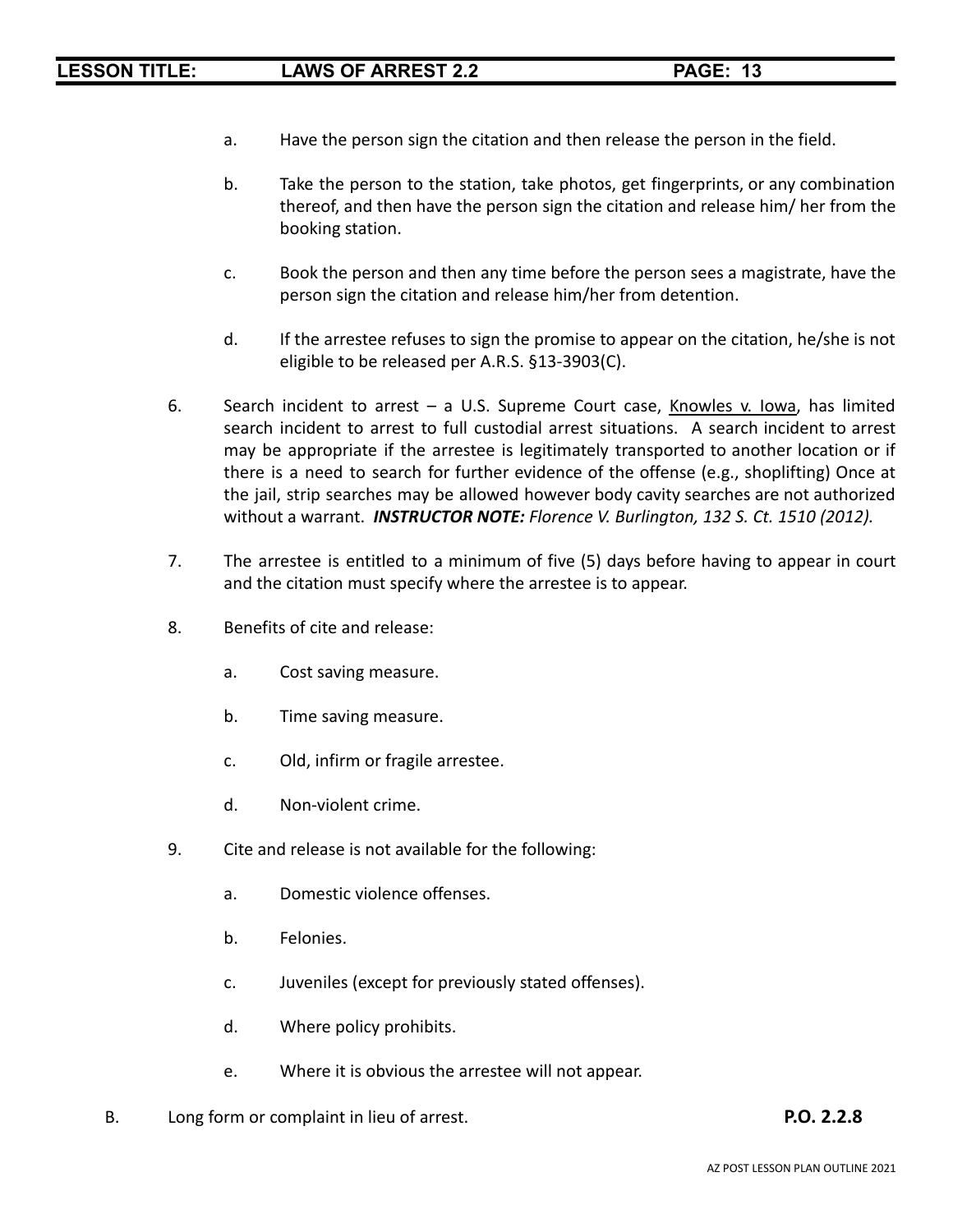- 1. In some situations it is preferable to delay arrest or summon the defendant into court; in other words, to send the reports to the prosecutor who determines whether to file charges and what charges to file. Various factors must be considered when making this decision.
- 2. When is long-forming used? Some situations where a long form complaint is appropriate might be:
	- a. When your probable cause is weak and a victim is demanding action, yet the suspect does not appear to be a threat to anyone's physical safety.
	- b. When it is a complex case requiring a lot of follow-up by a specially trained investigator, such as a computer fraud case.
	- c. When the non-dangerous suspect's medical condition is poor and would be exacerbated by incarceration.
	- d. When you are involved in a situation in which review by either supervisors or prosecutors prior to an arrest seems to be the appropriate course of action. *INSTRUCTOR NOTE: Situations fraught with civil liability such as child custody, mechanic's liens, or non-profit organizations conducting casino night gambling.*
	- e. When departmental policy or procedure requires it or departmental goals or objectives will be furthered by long forming.

### **VII. EFFECTING AN ARREST**

- A. Who has authority to make an arrest?
	- 1. Police officer with or without an arrest warrant. **P.O. 2.2.2**
		- a. Scope of Authority (A.R.S. §13-3871) provides statewide authority to make arrests with or without a warrant (there are jurisdictional concerns, though, on Indian reservations and federal enclaves such as military bases, V.A. hospital, etc.).
	- 2. A citizen.
		- a. A citizen may make an arrest under certain circumstances, but the citizen's authority is more limited than that of a peace officer.
		- b. Limited to felony or breach of the peace misdemeanor (A.R.S. §13-3884). *INSTRUCTOR NOTE: Is shoplifting a breach of peace misdemeanor? What about DUI?* **P.O. 2.2.2A**
	- 3. Bail Bondsperson.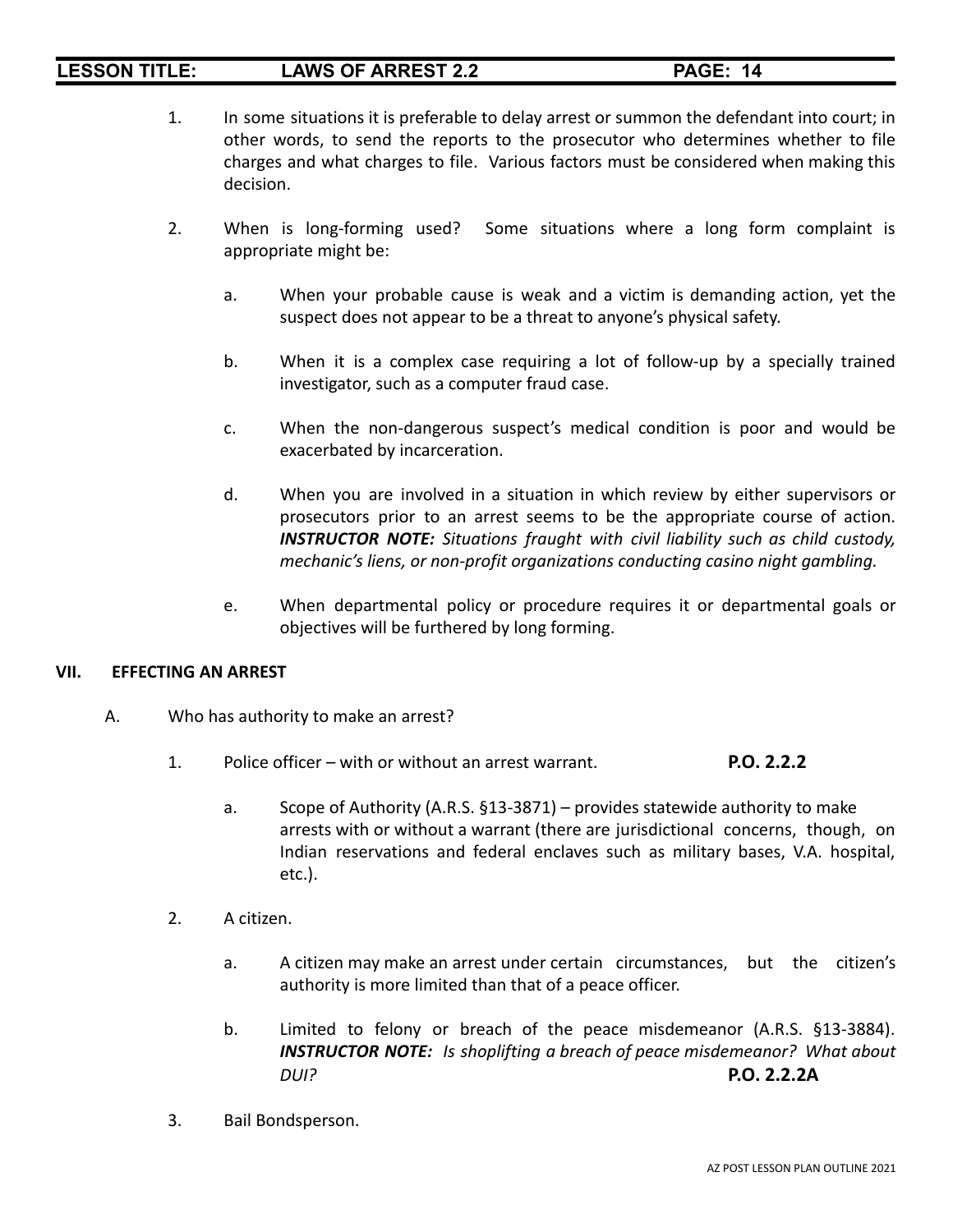- a. Historically, could go anywhere to make an arrest, as they are not government actors, but rather have a contractual relationship.
- b. Under A.R.S. §13-3885, a bail bondsperson must conduct himself/herself in a certain manner when recovering a surety.
- c. Law enforcement can, but are not required to, accompany a bonds-person, but are only present to keep the peace; if the arrestee uses force against the bondsperson, he/she may be arrested (assault), but then you should take custody of the prisoner, as you will never see the prisoner until the other charges are satisfied.
- 4. Parole/probation officers only parole or probation officers may:

### **P.O. 2.2.11**

- a. Arrest for a violation of parole or probation condition, if there is no warrant.
- b. Make and file a complete record of persons placed under suspended sentence by the court.
- c. Exercise general supervision and observation over persons under suspended sentence by the court.
- B. Who has the power to detain? **P.O. 2.2.9**

- 1. A merchant for shoplifting under A.R.S. §1805(C) and (D) and a movie theatre operator for recording a movie without consent under A.R.S. §3723(B).
	- a. Has no power to arrest.
	- b. Can detain on "reasonable cause" in a reasonable manner, for a reasonable time, on the premises for questioning or summoning a police officer.
- C. How is an arrest made. **P.O. 2.2.2B and 2.2.7**

- 1. Method of arrest for officers (A.R.S. §13-3888) must inform the arrestee of your authority to arrest and the cause for the arrest, unless: *INSTRUCTOR NOTE: The rule is the same for citizens under A.R.S.* §13-3889.
	- a. The arrestee is engaged in the offense.
	- b. The arrestee is pursued immediately after the offense, or after an escape, or flees or forcibly resists; or
	- c. Giving the information would imperil the arrest.
- D. After arrest (A.R.S. §13-3900) citizens must: **P.O. 2.2.2C**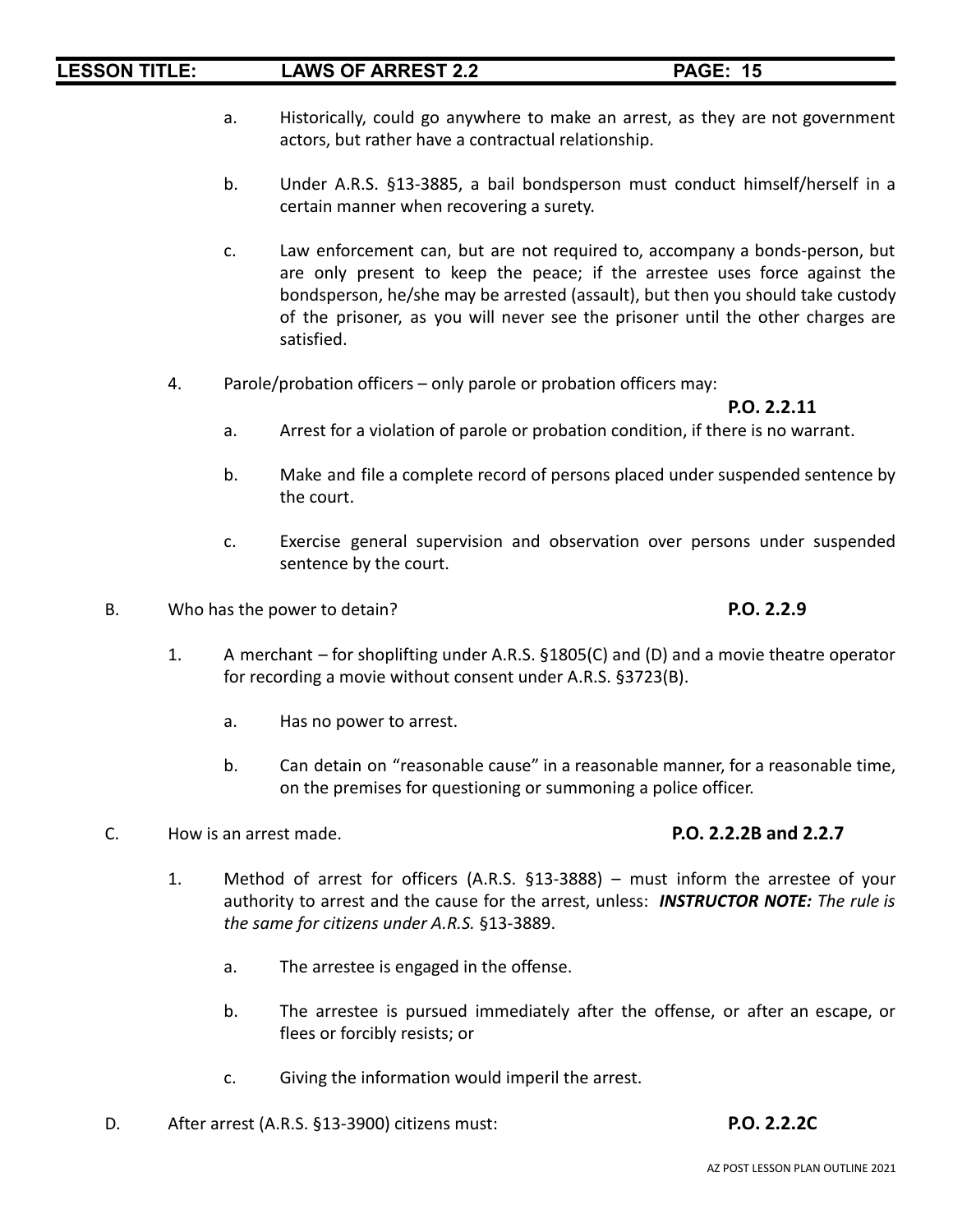- 1. Deliver the arrestee to a peace officer; or
- 2. Take the arrestee before the nearest or most accessible magistrate and,
- 3. Either the officer, or if the officer cannot, the citizen, shall swear out a complaint in front of the magistrate showing the facts of the offense.
- E. An officer can make a custodial arrest for a minor crime, such as a petty offense. Atwater v. City of Lago Vista, 532 US 318 (2001).
- F. Degree of force in effecting an arrest: **P.O. 2.2.12**

- 1. A.R.S. §13-3881 how made, force and restraint. *INSTRUCTOR NOTE: An example of a situation where too much force was used: The Rodney King incident.*
- 2. A.R.S. §13-3896 after escape or rescue.
- 3. A.R.S. §13-3902 treatment of arrested persons. *INSTRUCTOR NOTE: It's against the law and you could end up with charges, or civil violations against yourself. Do what's right always! civil violations, and/or AZPOST certification action against you. Always do what is right.*

### **VIII. GENERAL ARREST PRINCIPLES**

- A. Time of day (A.R.S. §13-3882) allows an arrest to be made any time of the day or night and any day of the week. **P.O. 2.2.6**
- B. Place of arrest.
	- 1. An officer is authorized to make a warrantless arrest in a public place at any time.
	- 2. An officer is authorized to enter a home or other building to effect an arrest under any of the following circumstances: **P.O. 2.2.3**
		- a. After having received consent to enter from a person with authority to consent to such entry.
		- b. When exigent circumstances exist generally a person's life must be in danger, evidence will be lost or it is a case of hot pursuit.
		- c. There is a warrant (for a person at his/her own residence) and probable cause to believe the person is inside of the residence, or there is an arrest warrant and a search warrant for a person at a third party's home. *INSTRUCTOR NOTE: Check department policy for felony and misdemeanor warrant distinctions.*
		- d. Nonconsensual entries require you to knock and announce prior to entry and have either no response or admittance refused OR a no knock search warrant. AZ POST LESSON PLAN OUTLINE 2021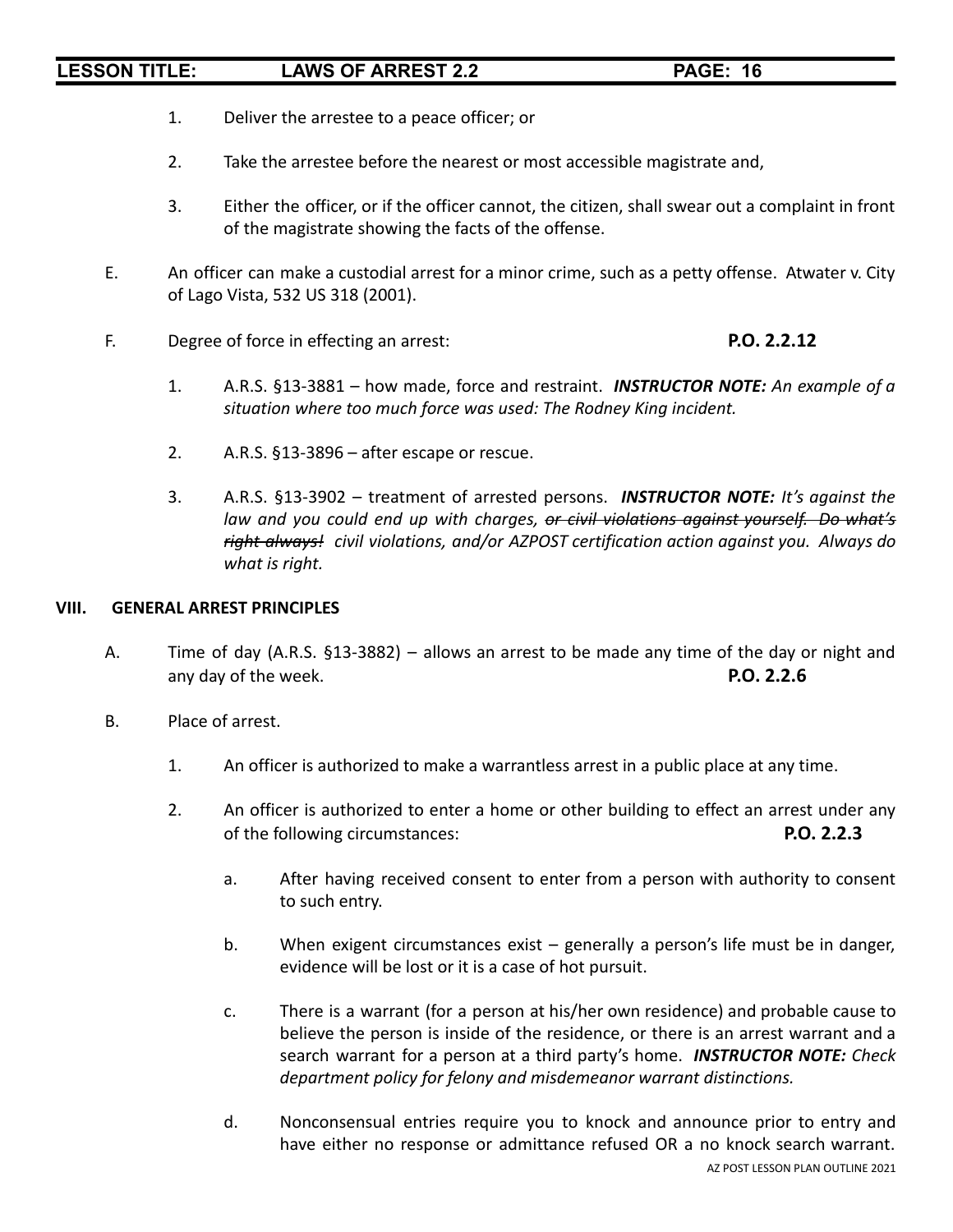*INSTRUCTOR NOTE: check department policy for prohibitions.*

- e. For a warrantless arrest at a residence, if officers are going to conduct a Knock & Talk it must be at a reasonable hour. *INSTRUCTOR NOTE: U.S. V. Lundin 2016 9th Circuit.*
- e. Examples:
	- i. You have a warrant to arrest John Doe for robbery. A neighbor calls telling you that John Doe is home and when you arrive a couple of minutes later, you find John Doe's car in the driveway. John Doe owns the home and the neighbor confirms he has not seen John Doe leave. You go up to the door and knock and announce, but receive no answer after a couple of minutes. The door is closed, but unlocked and you enter the home. Lawful entry?

Yes, the entry was lawful. You had an arrest warrant and probable cause to believe the suspect was there. In accordance with A.R.S. §13-3891, you knocked and announced and only entered after a reasonable time.

ii. Officer Rios has a felony arrest warrant for Bill Jones. She also has probable cause to believe he is inside at a friend's residence. After knocking, announcing and waiting a reasonable time period, may Officer Rios lawfully force entry into the premises?

No. Officer Rios must also have a search warrant authorizing entry to the friend's residence or permission from the friend to enter the premises.

iii. Deputy Smith and his partner are pursuing Susie Jones for a bank robbery that just occurred. They pursue her to a house that she enters. They surround the house and knock at the door with no response. May entry be forced?

Yes, The deputies may forcibly enter the premises, but should continue to identify themselves after entry.

- C. Searches See VI.A.6 above.
- D. Booking complete the booking paperwork and any necessary fingerprinting, DNA collection or photographing of the arrestee; transport the arrestee to jail to await the initial appearance. *INSTRUCTOR NOTE: DNA-Maryland V. King, 133 S. Ct. 1958, 186 L.Ed. 2d 1 (2013) Booking-Factors relevant to eligibility for bail should be included in booking paperwork such as prior arrest or conviction for a serious offense, potential danger to others, and results of a risk or lethality assessment.*
- E. Juveniles and vulnerable arrestees -- remember to keep juveniles separated by sight and sound from adults, females separate from males and the mentally unstable by themselves and under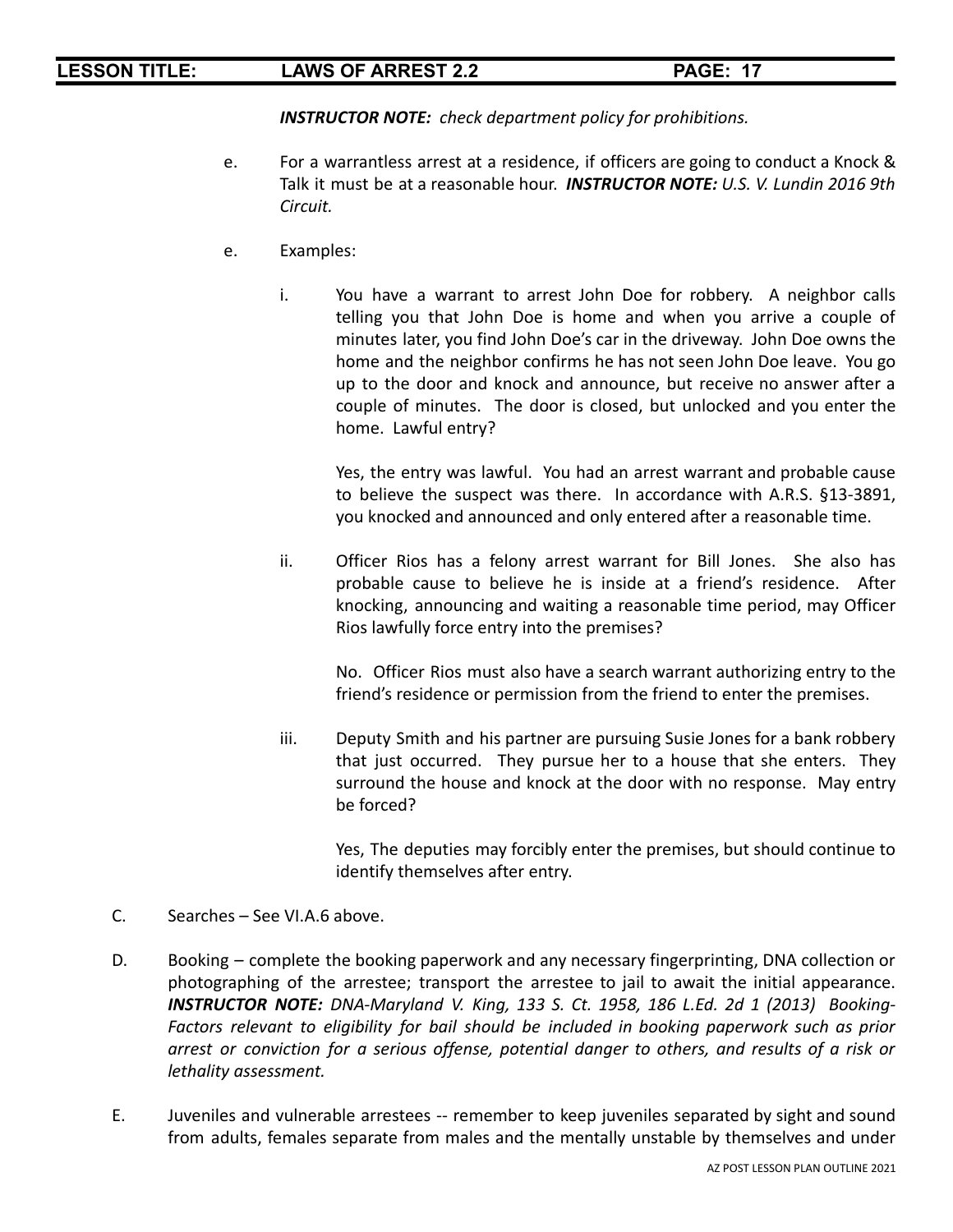watch.

- F. Prisoner's property you have the responsibility to safeguard prisoner property. If your agency has an appropriate inventory policy you may inventory the property.
- G. Legal counsel the arrestee has the right to consult with an attorney, in private if requested, per A.R.S. §13-3901 and Arizona Rules of Criminal Procedure, Rule 6.1.
- H. The arrestee is permitted to make at least one (1) phone call regardless of to whom it is made. If an arrestee requests to speak with an attorney, you must provide the arrestee a private room with a phone and phone numbers for attorneys. *INSTRUCTOR NOTE: State V. Penney, 229 Ariz. 32 (CA1 2012)*
- I. Safety Issues you need to be very careful in searching prisoners (or dealing with any member of the public), as there are many health and safety risks associated with such physical contact. Among those risks are:
	- 1. Needles.
	- 2. Drug paraphernalia.
	- 3. Presence of weapons.
	- 4. Communicable diseases (transmitted via touch, airborne organisms, or body fluids).

### **XI. ARREST WITHOUT A WARRANT**

| Most arrests are made without an arrest warrant. | P.O. 2.2.17 |
|--------------------------------------------------|-------------|
|                                                  |             |

- B. Requirements after an arrest without a warrant. **P.O. 2.2.5**
	- 1. When a person is arrested without a warrant, they are to be taken, without unnecessary delay, before a magistrate in the county where the arrest or offense was committed.
	- 2. A complaint must be filed before the magistrate explaining the facts of the case and the basis of those facts. *INSTRUCTOR NOTE: A.R.S.* §13-3898.
		- a. A person who is arrested without a warrant shall without unnecessary delay be taken before the nearest or most accessible magistrate in the county in which the arrest occurs or, if the offense that the person is being arrested for was committed in another county, before either the nearest or most accessible magistrate in the county in which the arrest occurs or a magistrate in the county where the offense was committed, and a complaint shall be made before the magistrate setting forth the facts, and the basis for his statement of the facts, showing the offense for which the person was arrested.
		- b. Subsection A of this section does not apply if the person making the arrest is a AZ POST LESSON PLAN OUTLINE 2021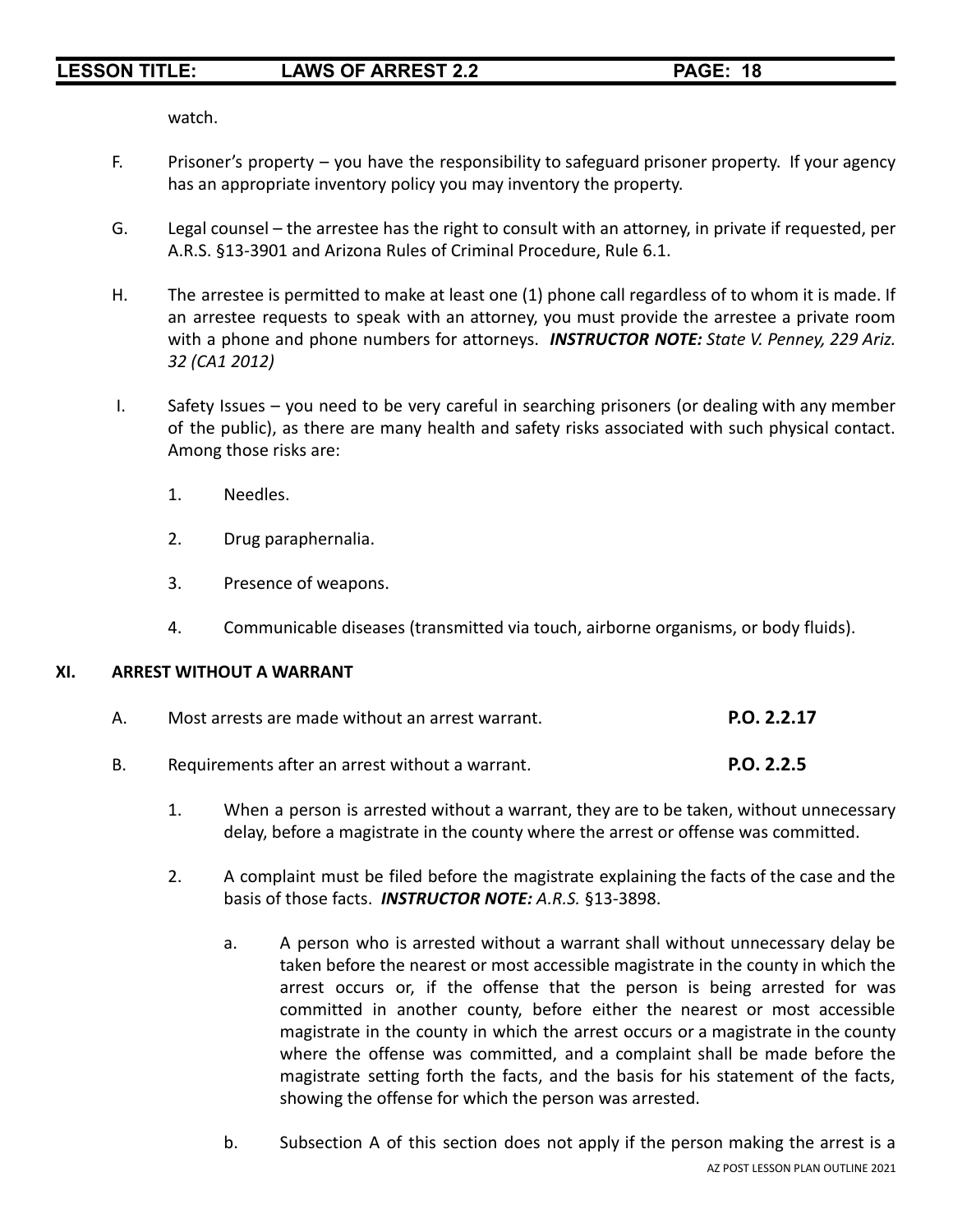peace officer and decides to proceed under the provisions of § 13-3903.

- C. An officer may make an arrest under the following circumstances in accordance with A.R.S. §13-3883:
	- 1. There is probable cause to believe that a felony has been committed by the person to be arrested.
	- 2. There is probable cause to believe that the person to be arrested has been involved in an accident, there was a criminal violation of Title 28 and such criminal violation occurred just prior to, or immediately following, such traffic accident.
	- 3. There is probable cause to believe a misdemeanor or petty offense has been committed by the person to be arrested.

### **X. ARREST PURSUANT TO AN ARREST WARRANT P.O. 2.2.7 and P.O. 2.2.16**

- A. Method of arrest with a warrant (A.R.S. §§13-3887 and 13-3897).
	- 1. Inform the arrestee of the cause of the arrest and the fact that there is a warrant UNLESS:
		- a. The arrestee flees or forcibly resists, or
		- b. Giving of the information will imperil the arrest.
	- 2. If the arrestee requests to see the arrest warrant, show it to him/her as soon as practical (it is not necessary to have it in your possession).
	- 3. If the arrest occurs in the county where the offense occurred and the warrant was issued, take the arrested person in front of the magistrate issuing the warrant, or if the magistrate is unavailable, before the nearest and most accessible magistrate in the county (A.R.S. §13-3897).
	- 4. If the arrest occurs in a county other than where the warrant was issued, take the arrestee before the nearest and most accessible magistrate in the county where the arrest occurs.
	- 5. An arrest warrant is valid until quashed or served.
	- 6. Unlike a search warrant, an arrest warrant can be served any time of the day or night.
- B. Remember, arrest warrants must be served by a peace officer. At least one of the officers in a group must be aware of the existence of the warrant if relying on it to take law enforcement action, (A.R.S. §13-3887).
- C. The arrest warrant must be facially valid (also referred to as 'fair on its face') in other words, it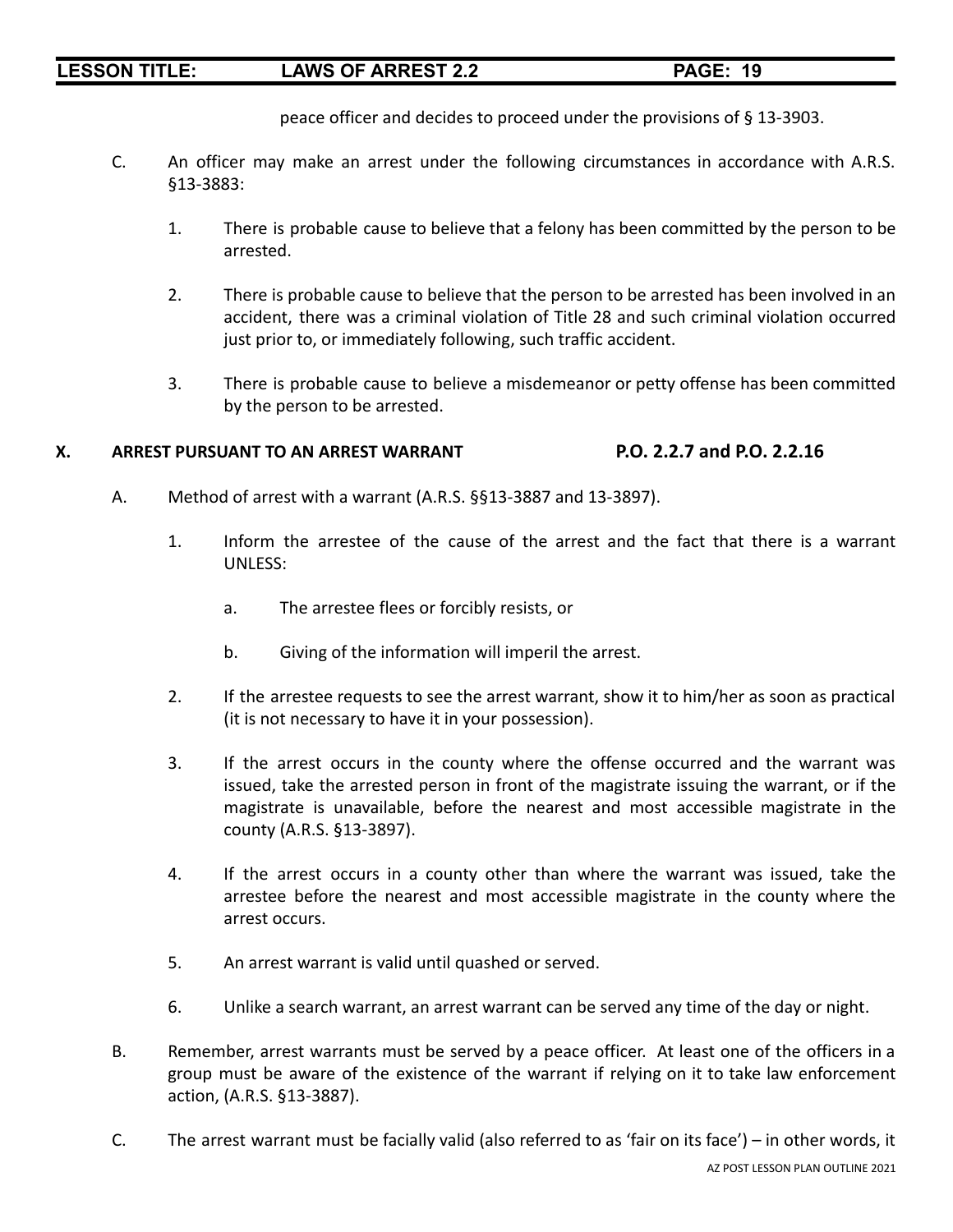must appear to a reasonable police officer to be valid if he/she were to look at it without any knowledge of the circumstances. **P.O. 2.2.1**

- D. A warrant MUST BE CONFIRMED prior to serving. When confirming a warrant, make sure your dispatcher confirms at least the following information:
	- 1. Suspect name/identity the identification of the offender is going to be extremely important in defending your reasonableness in executing the warrant (i.e., physical description, social security number, driver's license number, etc.).
	- 2. Offense committed is specified.
	- 3. Words ordering the arrest are present.
	- 4. Signature of a magistrate is present.
	- 5. Any bond/extradition information is included.
- E. If unsure that the person named in the warrant is the arrestee, then:
	- 1. Do not book.
	- 2. Consult a supervisor.
	- 3. Check fingerprints.
	- 4. Conduct further investigation on the identification.
- F. Good faith officers may rely on a warrant which is facially valid and has been confirmed. Confirming a warrant provides a defense to claims of false arrest.
- G. If the warrant is invalid, as a result of a police error, any evidence obtained via the arrest, for example a confession or evidence obtained during a search incident to arrest will be suppressed under the Exclusionary Rule (Arizona v. Evans).
- H. Extradition a legal proceeding providing transport of a wanted subject from one (1) state to another to answer criminal charges.
	- 1. If the wanted person "waives" extradition, the person is transported to the requesting state.
	- 2. If the subject fights extradition (A.R.S. §§13-3841 through 13-3846), the Governor of the state, having custody of the wanted subject, must consent to transfer.

### **XI. TITLE 13 – CHAPTER 4 – JUSTIFICATION P.O. 2.2.15**

A. A.R.S. §13-401 Justification; use of reasonable and necessary means.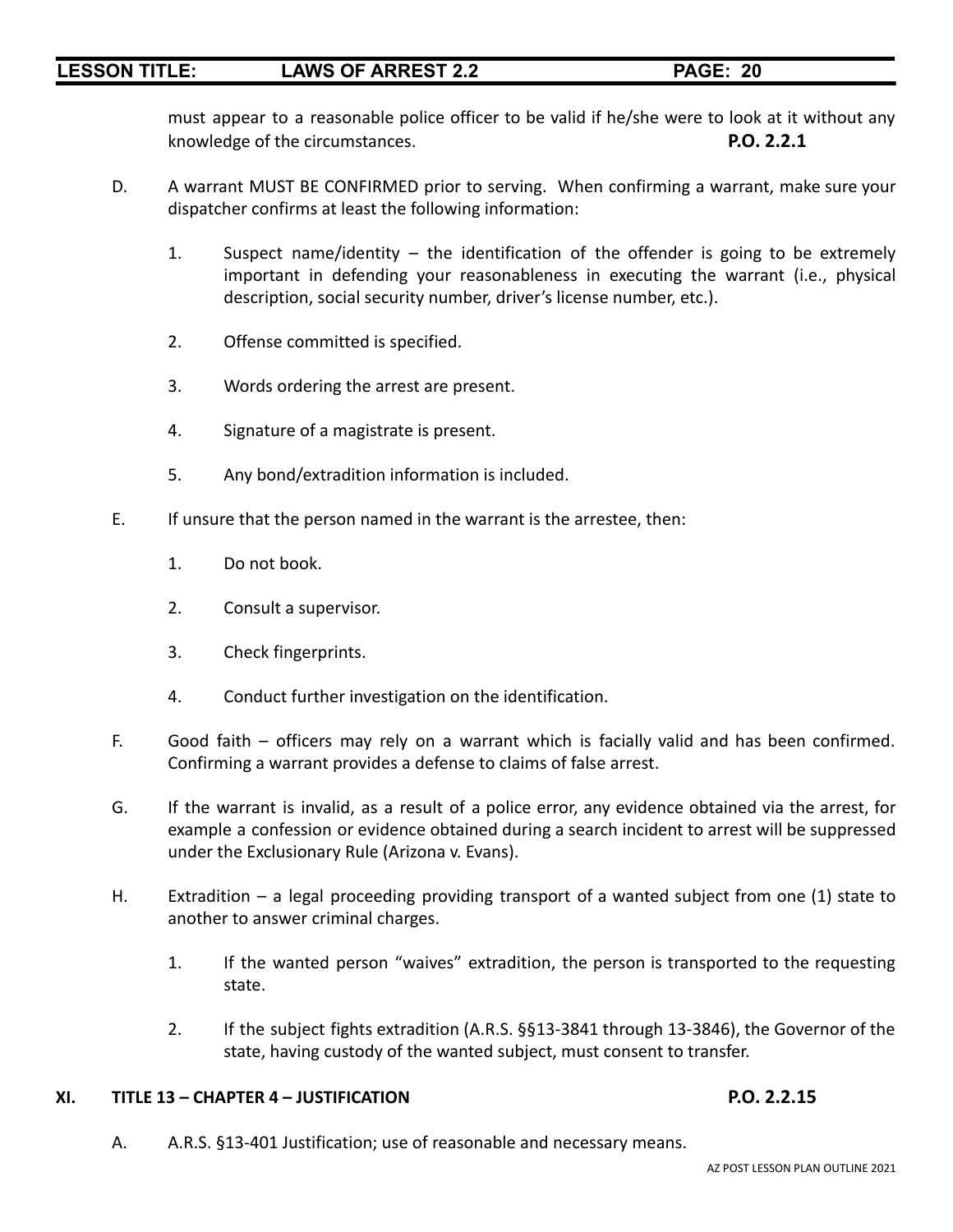- 1. Even though a person is justified under this Chapter in threatening or using physical force or deadly physical force against another, if in doing so such person recklessly injures or kills an innocent third person, the justification afforded by this Chapter is unavailable in a prosecution for the reckless injury or killing of the innocent third person.
- 2. Except as provided in subsection A, justification, as defined in this Chapter, is a defense in any prosecution for an offense pursuant to this Title.
- B. A.R.S. §13-205 Affirmative defenses; burden of proof. **P.O. 2.2.13A and P.O. 2.2.14A**
	- 1. The defense of justification under Title 13, Chapter 4 (A.R.S. §12-401. et seq. which includes self-defense, defense of others, defense of premises, etc.) is no longer an affirmative defense requiring the defendant to prove that his/her use of force was lawful. Now, if the defendant presents any evidence of justification, the state must prove that act was not justified beyond a reasonable doubt.
- C. A.R.S. §13-402. Justification; execution of public duty. **P.O. 2.2.14B and P.O. 2.2.14C**
	- 1. Unless inconsistent with the other sections of this chapter, defining justifiable use of physical force or deadly physical force or with some other superseding provision of law, conduct which would otherwise constitute an offense, is justifiable when it is required or authorized by law.
	- 2. The justification afforded by subsection A also applies if:
		- a. A reasonable person would believe such conduct is required or authorized by the judgment or direction of a competent court or tribunal or in the lawful execution of legal process; or
		- b. A reasonable person would believe such conduct is required or authorized to assist a peace officer in the performance of such officer's duties, notwithstanding that the officer exceeded the officer's legal authority.
- D. A.R.S. §13-403. Justification; use of physical force. **P.O. 2.2.14C**
	- 1. The use of physical force upon another person which would otherwise constitute an offense is justifiable and not criminal under any of the following circumstances:
		- a. A parent or guardian and a teacher or other person entrusted with the care and supervision of a minor or incompetent person may use reasonable and appropriate physical force upon the minor or incompetent person when, and to the extent, reasonably necessary and appropriate to maintain discipline.
		- b. A superintendent or other entrusted official of a jail, prison or correctional institution may use physical force for the preservation of peace, to maintain order or discipline or to prevent the commission of any felony or misdemeanor.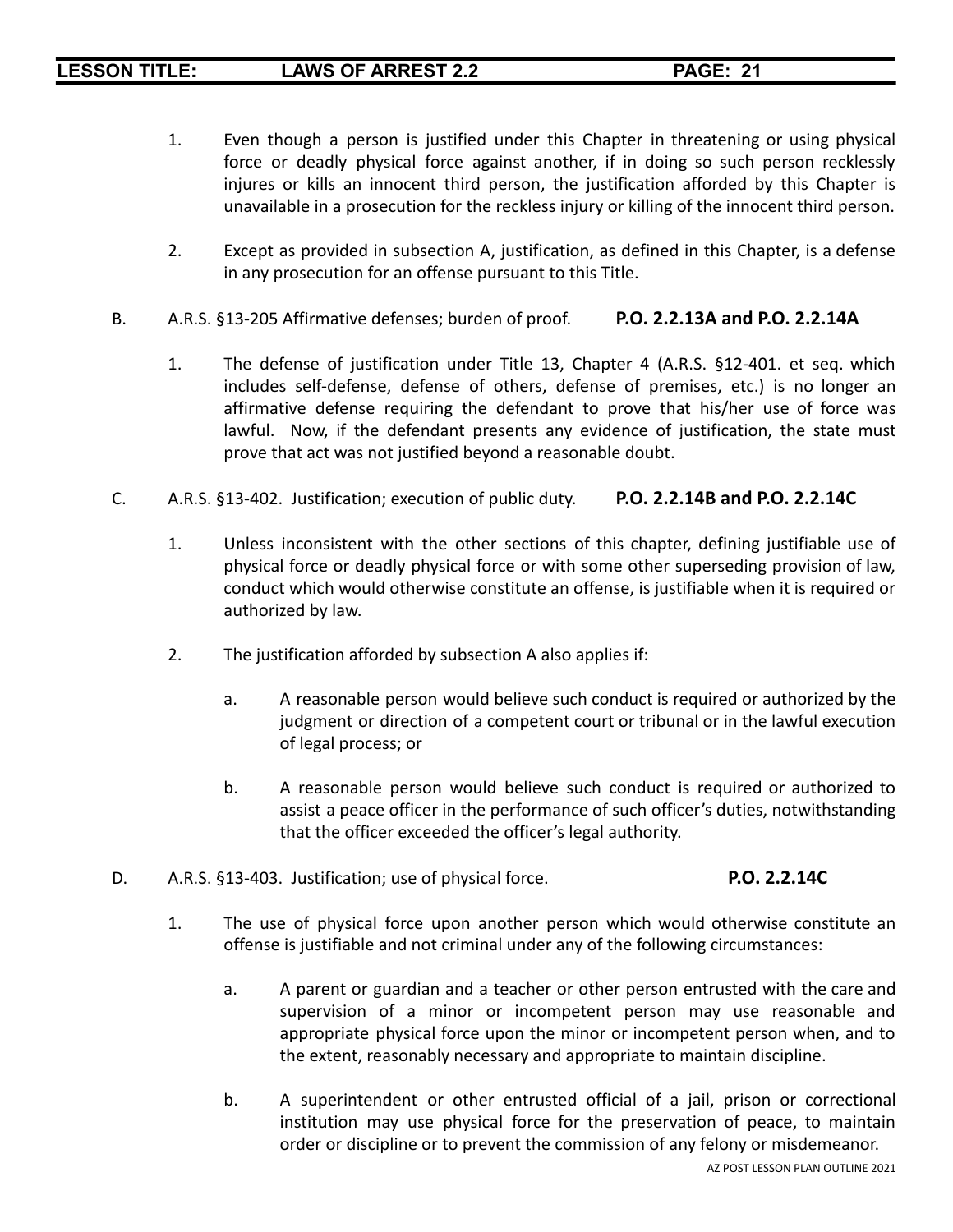- c. A person responsible for the maintenance of order in a place where others are assembled or on a common motor carrier of passengers, or a person acting under his/her direction, may use physical force if, and to the extent that, a reasonable person would believe it necessary to maintain order, but such person may use deadly physical force only if reasonably necessary to prevent death or serious physical injury.
- d. A person acting under a reasonable belief that another person is about to commit suicide or to inflict serious physical injury upon himself/herself, may use physical force upon that person to the extent reasonably necessary to thwart the result.
- e. A duly licensed physician, a registered nurse or a person acting under his/her direction or any other person who renders emergency care at the scene of an emergency occurrence, may use reasonable physical force for the purpose of administering a recognized and lawful form of treatment which is reasonably adapted to promoting the physical or mental health of the patient if:
	- i. The treatment is administered with the consent of the patient or, if the patient is a minor or an incompetent person, with the consent of his/her parent, guardian or other person entrusted with his/her care and supervision except as otherwise provided by law; or
	- ii. The treatment is administered in an emergency when the person administering such treatment reasonably believes that no one competent to consent can be consulted and that a reasonable person, wishing to safeguard the welfare of the patient, would consent.
- 2. A person may otherwise use physical force upon another person as further provided in this Chapter.
- E. A.R.S. §13-404. Justification; self-defense. **P.O. 2.2.14D**

- 1. Except as provided in subsection B of this section, a person is justified in threatening or using physical force against another when, and to the extent, a reasonable person would believe that physical force is immediately necessary to protect himself/ herself against the other's use, or attempted use, of unlawful physical force.
- 2. The threat or use of physical force against another is not justified:
	- a. In response to verbal provocation alone; or
	- b. To resist an arrest that the person knows, or should know, is being made by a peace officer or by a person acting in a peace officer's presence and at his/her direction, whether the arrest is lawful or unlawful, unless the physical force used by the peace officer exceeds that allowed by law; or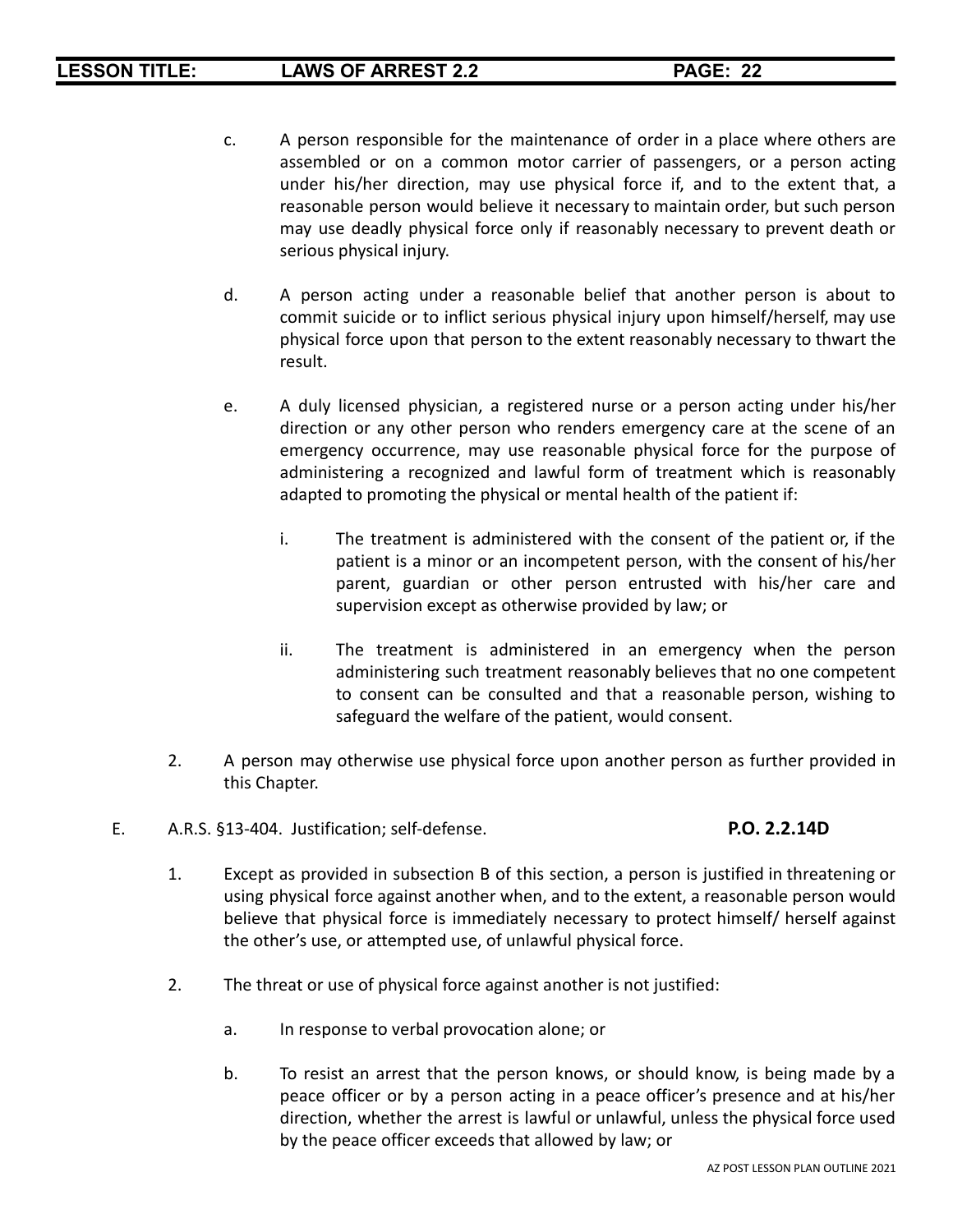- c. If the person provoked the other's use, or attempted use, of unlawful physical force, unless:
	- i. The person withdraws from the encounter or clearly communicates to the other his/her intent to do so reasonably believing he/she cannot safely withdraw from the encounter, and
	- ii. The other nevertheless continues, or attempts, to use unlawful physical force against the person.
- F. A.R.S. §13-405. Justification; use of deadly physical force: A person is justified in threatening or using deadly physical force against another: **P.O. 2.2.13C**
	- 1. If such person would be justified in threatening or using physical force against the other under A.R.S. §13-404; and
	- 2. When, and to the degree, a reasonable person would believe that deadly physical force is immediately necessary to protect himself/herself against the other's use, or attempted use, of unlawful deadly physical force.
- G. A.R.S. §13-406. Justification; defense of a third person: A person is justified in threatening or using physical force or deadly physical force against another to protect a third person if:

# **P.O. 2.2.13D and P.O. 2.2.14E**

- 1. Under the circumstances as a reasonable person would believe them to be, such person would be justified under A.R.S. §§13-404 or 13-405 in threatening or using physical force or deadly physical force to protect himself/herself against the unlawful physical force or deadly physical force a reasonable person would believe is threatening the third person he/she seeks to protect;
- H. A.R.S. §13-407. Justification; use of physical force in defense of premises.

### **P.O. 2.2.13E and P.O. 2.2.14F**

- 1. A person or his/her agent in lawful possession or control of premises is justified in threatening to use deadly physical force or in threatening or using physical force against another when, and to the extent that, a reasonable person would believe it immediately necessary to prevent or terminate the commission, or attempted commission, of a criminal trespass by the other person in, or upon, the premises.
- 2. A person may use deadly physical force under subsection A only in the defense of himself/herself or third persons as described in A.R.S. §§13-405 and 13-406.
- 3. In this section, "premises" means any real property and any structure, movable or immovable, permanent or temporary, adapted for both human residence and lodging whether occupied or not.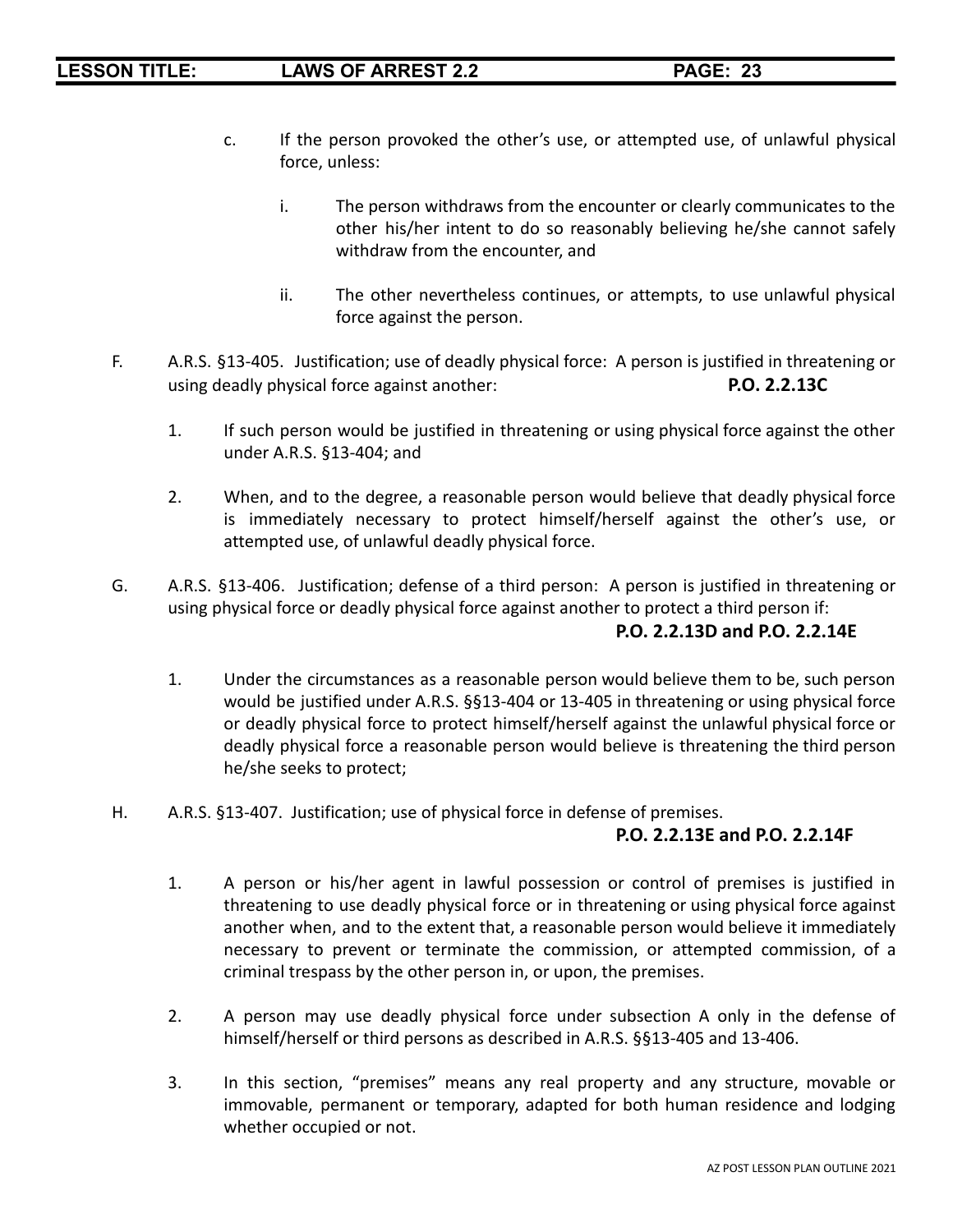I. A.R.S. §13-408. Justification; use of physical force in defense of property.

### **P.O. 2.2.14H**

- 1. A person is justified in using physical force against another when, and to the extent that, a reasonable person would believe it necessary to prevent what a reasonable person would believe is an attempt, or commission, by the other person of theft or criminal damage involving tangible movable property under his/her possession or control. *INSTRUCTOR NOTE: Pointing a gun at a person can be considered a use of force. Espinoza V. San Francisco, 589 F. 3d 528.*
- 2. Such a person may use deadly physical force under these circumstances as provided in A.R.S. §§13-405, 13-406 and 13-411.
- J. A.R.S. §13-409. Justification; use of physical force in law enforcement.
	- 1. A person is justified in threatening or using physical force against another if in making, or assisting in making, an arrest or detention or in preventing, or assisting in preventing, the escape after arrest or detention of that person.
	- 2. Such person uses, or threatens to use, physical force and all of the following exist:
		- a. A reasonable person would believe that such force is immediately necessary to effect the arrest or detention or prevent the escape.
		- b. Such a person makes known the purpose of the arrest or detention or believes that it is otherwise known, or cannot reasonably be made known, to the person to be arrested or detained.
		- c. A reasonable person would believe the arrest or detention to be lawful.
- K. A.R.S. §13-410. Justification; use of deadly physical force in law enforcement.

### **P.O. 2.2.13F and P.O. 2.2.14I**

- 1. The threatened use of deadly physical force by a person against another is justified pursuant to A.R.S. §13-409 only if a reasonable person effecting the arrest or preventing the escape would believe the suspect or escapee is:
	- a. Actually resisting the discharge of a legal duty with deadly physical force or with the apparent capacity to use deadly physical force; or
	- b. A felon who has escaped from lawful confinement; or
	- c. A felon who is fleeing from justice or resisting arrest with physical force.
- 2. The use of deadly physical force by a person other than a peace officer against another is justified pursuant to A.R.S. §13-409 only if a reasonable person effecting the arrest or preventing the escape would believe the suspect or escapee is actually resisting the AZ POST LESSON PLAN OUTLINE 2021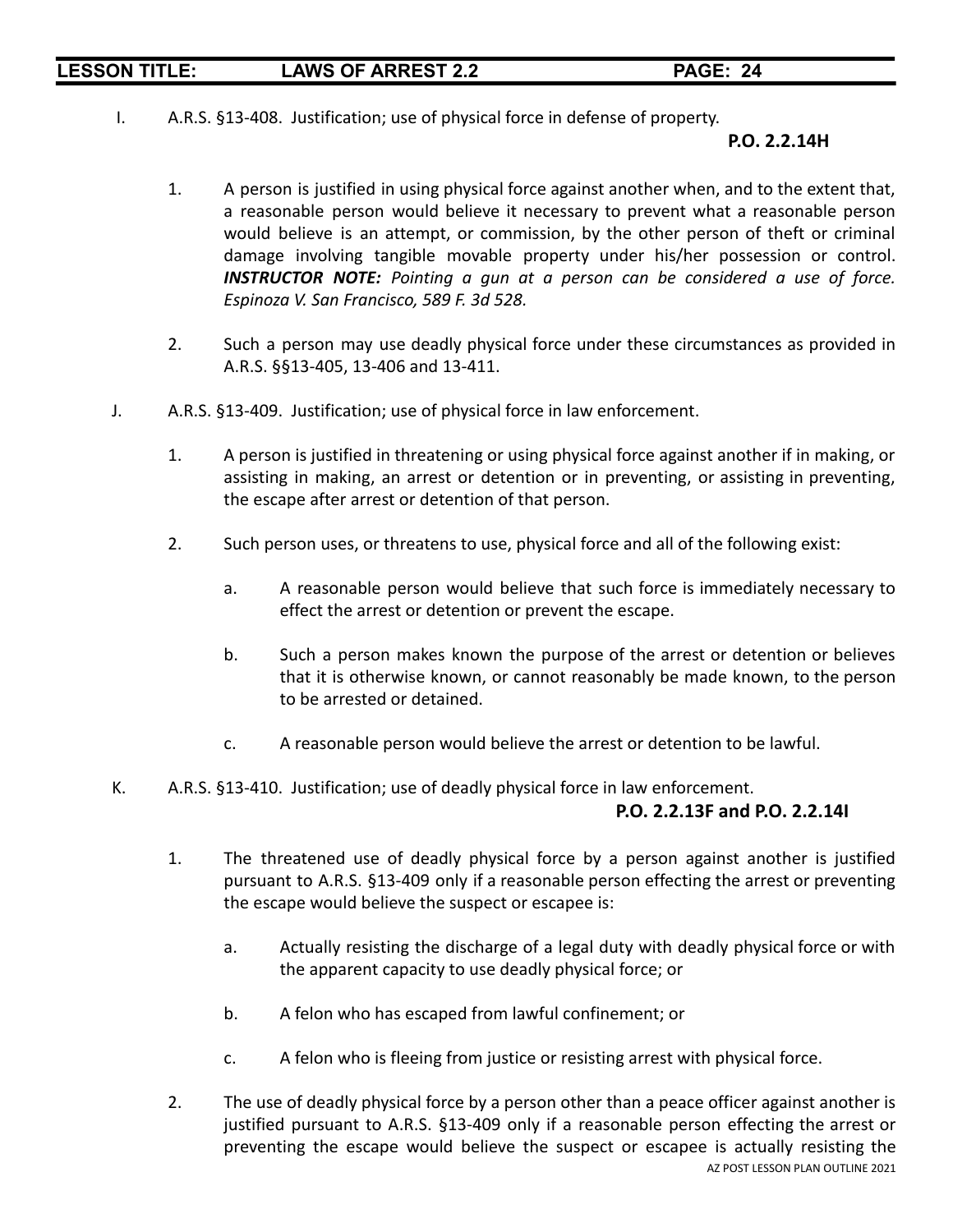discharge of a legal duty with physical force or with the apparent capacity to use deadly physical force.

- 3. The use of deadly force by a peace officer against another is justified pursuant to A.R.S. §13-409 only when the peace officer reasonably believes that it is necessary:
	- a. To defend himself/herself or a third person from what the peace officer reasonably believes to be the use of imminent deadly physical force.
	- b. To effect an arrest or prevent the escape from custody of a person whom the peace officer reasonably believes:
		- i. Has committed, attempted to commit, is committing or is attempting to commit, a felony involving the use, or a threatened use, of a deadly weapon.
		- ii. Is attempting to escape by use of a deadly weapon.
		- iii. Through past or present conduct of the person which is known by the peace officer that the person is likely to endanger human life or inflict serious bodily injury to another unless apprehended without delay.
		- iv. Is necessary to lawfully suppress a riot if the person, or another person participating in the riot, is armed with a deadly weapon.
- 4. Notwithstanding any other provisions of this Chapter, a peace officer is justified in threatening to use deadly physical force when, and to the extent, a reasonable officer believes it necessary to protect himself/herself against another's potential use of physical force or deadly physical force.
- L. A.R.S. §13-411. Justification; use of force in crime prevention.

### **P.O. 2.2.13G and P.O. 2.2.14J**

- 1. A person is justified in threatening or using both physical force and deadly physical force against another if, and to the extent, the person reasonably believes that physical force or deadly physical force is immediately necessary to prevent the other's commission of:
	- a. Arson of an occupied structure under A.R.S. §13-1704.
	- b. Burglary in the second or first degree under A.R.S. §§13-1507 or 13-1508.
	- c. Kidnapping under A.R.S. §13-1304.
	- d. Manslaughter under A.R.S. §13-1103.
	- e. Second or first degree murder under A.R.S. §13-1104 or 13-1105.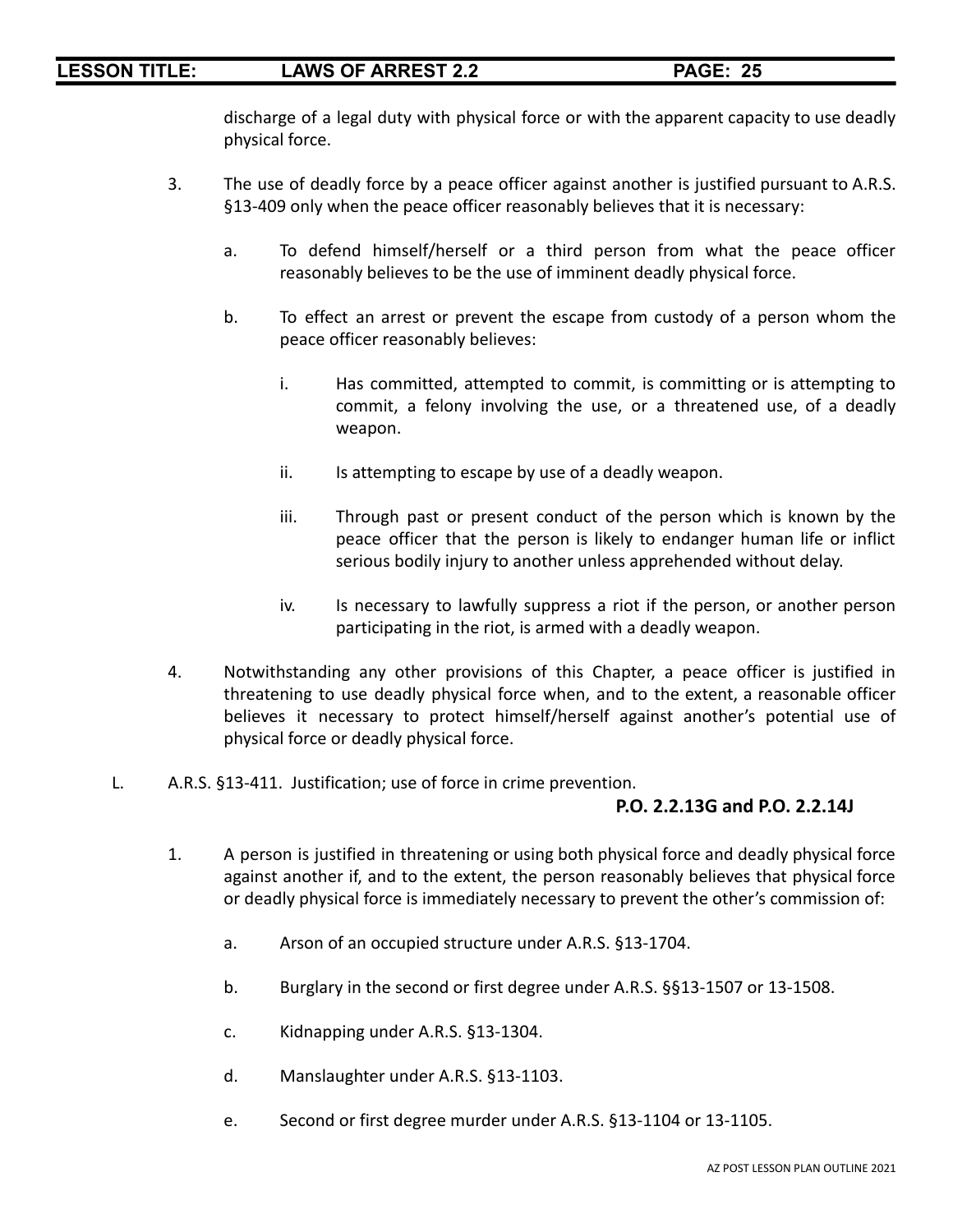- f. Sexual conduct with a minor under A.R.S. §13-1405.
- g. Sexual assault under A.R.S. §13-1406.
- h. Child molestation under A.R.S. §13-1410.
- i. Armed robbery under A.R.S. §13-1904.
- j. Aggravated assault under A.R.S. §13-1204, subsection A, paragraphs 1 and 2.
- 2. There is no duty to retreat before threatening or using deadly physical force, justified by subsection A of this section.
	- a. A person is presumed to be acting reasonably for the purposes of this section if he/she is acting to prevent what the person reasonably believes and the imminent or actual commission of any of the offenses listed in subsection A of this section.
	- b. This section is not limited to the use or threatened use of physical or deadly physical force in a person's home, residence, place of business, land the person owns or leases, conveyance of any kind, or any other place in this state where a person has a right to be.
- M. A.R.S. §13-412. Duress. **P.O. 2.2.14J**

- 1. Conduct which would otherwise constitute an offense is justified if a reasonable person would believe that he/she was compelled to engage in the prescribed conduct by the threat or use of immediate physical force against this person or the person of another which resulted, or could result, in serious physical injury which a reasonable person in the situation would not have resisted.
- 2. The defense provided by subsection A is unavailable if the person intentionally, knowingly or recklessly placed himself/herself in a situation in which it was probable that he/she would be subjected to duress.
- 3. The defense provided by subsection A is unavailable for offenses involving homicide or serious physical injury.
- N. A.R.S. §13-415. Domestic violence. **P.O. 2.2.13H and P.O. 2.2.14K**
- - 1. If there have been past acts of domestic violence as defined in A.R.S. §13-3601, subsection A against the defendant by the victim, the state of mind of a reasonable person under A.R.S. §13-404, 13-405 and 13-406 shall be determined from the perspective of a reasonable person who has been a victim of those past acts of domestic violence.
- O. A.R.S. §13-418 Justification; use of force in defense of residential structure or occupied vehicle.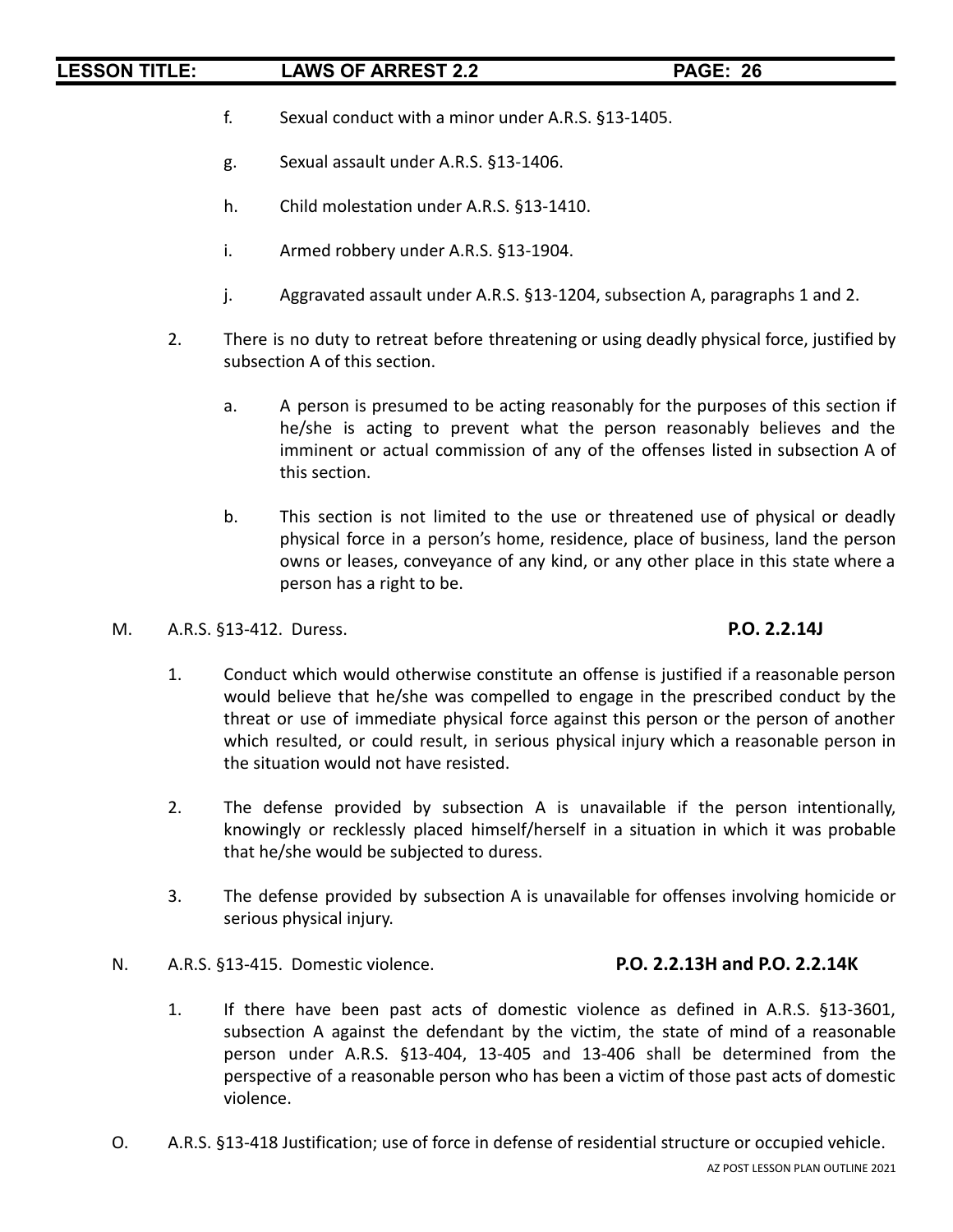### **P.O. 2.2.13I and P.O. 2.2.14L**

- 1. Notwithstanding any other provision of this chapter, a person is justified in threatening to use or using physical force or deadly physical force against another person if the person reasonably believes himself or another person to be in imminent peril of death or serious physical injury and the person against whom the physical force or deadly physical force is threatened or used was in the process of unlawfully or forcefully entering or had unlawfully or forcefully entered, a residential structure or occupied vehicle, or had removed or was attempting to remove another person against the other person's will from the residential structure or occupied vehicle.
- 2. A person has no duty to retreat before threatening or using physical force or deadly physical force pursuant to this section.
- 3. For the purposes of this section:
	- a. "Residential Structure" has the same meaning prescribed in A.R.S. §13-1501.
	- b. "Vehicle" means a conveyance of any kind, whether or not motorized that is designed to transport persons or property.
- P. A.R.S. §13-419 Presumption; exceptions; definition. **P.O. 2.2.13J and P.O. 2.2.14M**
	- 1. A person is presumed to reasonably believe that the threat or use of physical force or deadly force is immediately necessary for the purposes of sections 13-404 through 13-408, section 13-418 and section 13-421 if the person knows or has reason to believe that the person against whom physical force or deadly force is threatened or used is unlawfully or forcefully entering or has unlawfully or forcefully entered and is present in the person's residential structure or occupied vehicle.
	- 2. For the purposes of sections 13-404 through 13-408, section 13-418 and section 13-421, a person who is unlawfully or forcefully entering or who has unlawfully or forcefully entered and is present in a residential structure or occupied vehicle is presumed to pose an imminent threat of unlawful deadly harm to any person who is in the residential structure or occupied vehicle.
	- 3. The presumptions in subsections A and B of this section do not apply if:
		- a. The person against whom physical force or deadly physical force was threatened or used has the right to be in or is a lawful resident of the residential structure or occupied vehicle, including an owner, lessee, invitee or titleholder, and an order of protection or injunction against harassment has not been filed against that person.
		- b. The person against whom physical force or deadly physical force was threatened or used is the parent or grandparent, or has legal custody or guardianship, of a child or grandchild sought to be removed from the residential structure or AZ POST LESSON PLAN OUTLINE 2021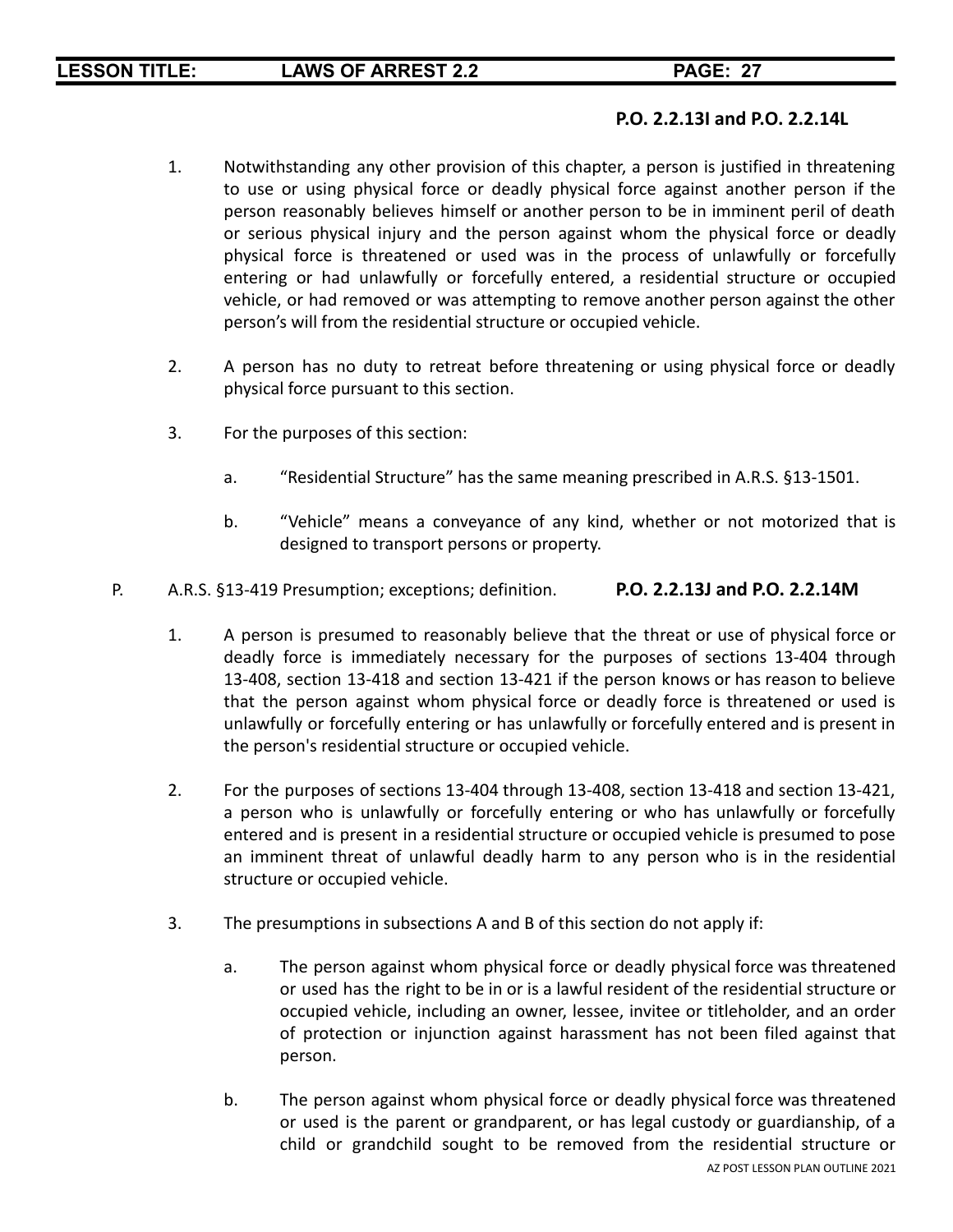occupied vehicle.

- c. The person who threatens or uses physical force or deadly physical force is engaged in an unlawful activity or is using the residential structure or occupied vehicle to further an unlawful activity.
- d. The person against whom physical force or deadly physical force was threatened or used is a law enforcement officer who enters or attempts to enter a residential structure or occupied vehicle in the performance of official duties.
- 4. For the purpose of this section:
	- a. "Residential Structure" has the same meaning prescribed in section 13-1501.
	- b. "Vehicle" means a conveyance of any kind, whether or not motorized, that is designed to transport persons or property.
- Q. A.R.S. §13-421 Justification: defensive display of a firearm; definition

### **P.O. 2.2.13K and P.O. 2.2.14N**

- 1. The defensive display of a firearm by a person against another is justified when and to the extent a reasonable person would believe that physical force is immediately necessary to protect himself against the use or attempted use of unlawful physical force or deadly physical force.
- 2. This section does not apply to a person who:
	- a. Intentionally provokes another person to use or attempt to use unlawful physical force.
	- b. Uses a firearm during the commission of a serious offense as defined in section 13-706 or violent crime as defined in section 13-901.03.
- 3. This section does not require the defensive display of a firearm before the use of physical force or the threat of physical force by a person who is otherwise justified in the use or threatened use of physical force.
- 4. For the purposes of this section, "defensive display of a firearm" includes:
	- a. Verbally informing another person that the person possesses or has available a firearm.
	- b. Exposing or displaying a firearm in a manner that a reasonable person would understand was meant to protect the person against another's use or attempted use of unlawful physical force or deadly physical force.
	- c. Placing the person's hand on a firearm while the firearm is contained in a pocket, AZ POST LESSON PLAN OUTLINE 2021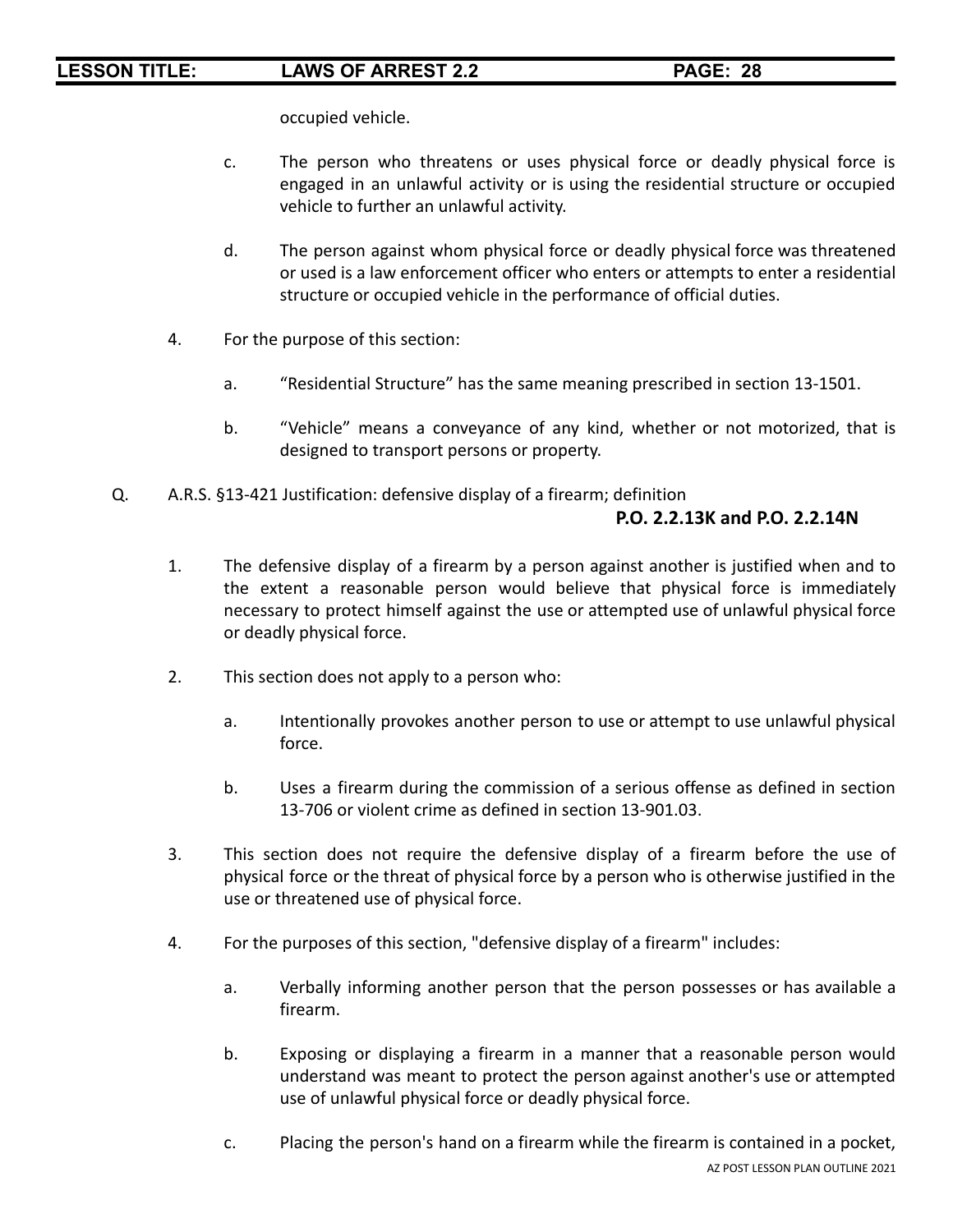purse or other means of containment or transport.

### **XII. IMMUNITY / PRIVILEGE FROM ARREST P.O. 2.2.19**

- A. Certain persons are not subject to arrest either at all or when performing certain functions. Officers should investigate and complete a report on any incident where immunity may be involved.
	- 1. Ambassadors and foreign ministers are totally immune from arrests for any crime, and their families, servants and staff have varying levels of immunity.
		- a. Contact the FBI or the U.S. State Department to confirm a person's status. Persons claiming immunity should also have an ID card issued by the Department of State specifying their level of immunity.
	- 2. Immunity is based on agreement between countries to:
		- a. Avoid international incidents.
			- i. Not interfere with the conduct of necessary affairs of foreign governments in this country.
	- 3. Immunity is not designed to place foreign representatives above the law.
		- a. If a foreign official or member of his/her family or staff commits a crime because of mental derangement or otherwise is a danger to the community, he/she can be taken into "protective custody." The FBI shall be notified immediately. They, in turn, will notify the Department of State.
		- b. Foreign consuls are not cloaked with diplomatic immunity. The level of protection afforded is governed by a treaty with the consular official's country.
	- 4. U.S. members of Congress (Senators and Representatives) are immune from arrest while Congress is in session and while traveling to and from their homes. Arizona legislators (State Senators and Representatives) are immune from arrest while the legislature is in session and for 15 days prior to the session. This immunity does not apply in cases of treason, felonies or breaches of the peace (Arizona Constitution, Article 4, Part 2, Section 6; also see U.S. Constitution Article I, Section 6). *INSTRUCTOR NOTE: For Arizona legislators, it also applies to civil process, including civil traffic violations but is more correctly referenced as a privilege.*
	- 5. Federal employees enjoy no immunity for traffic offenses (including the post office) or for criminal offenses other than a minor parking exemption; there is immunity for driver's license violation if it is a U.S. employee driving a U.S. vehicle.
	- 6. Witnesses under subpoena are privileged from arrest, except for felonies, treason or breach of the peace misdemeanors while attending or traveling to, or from, court per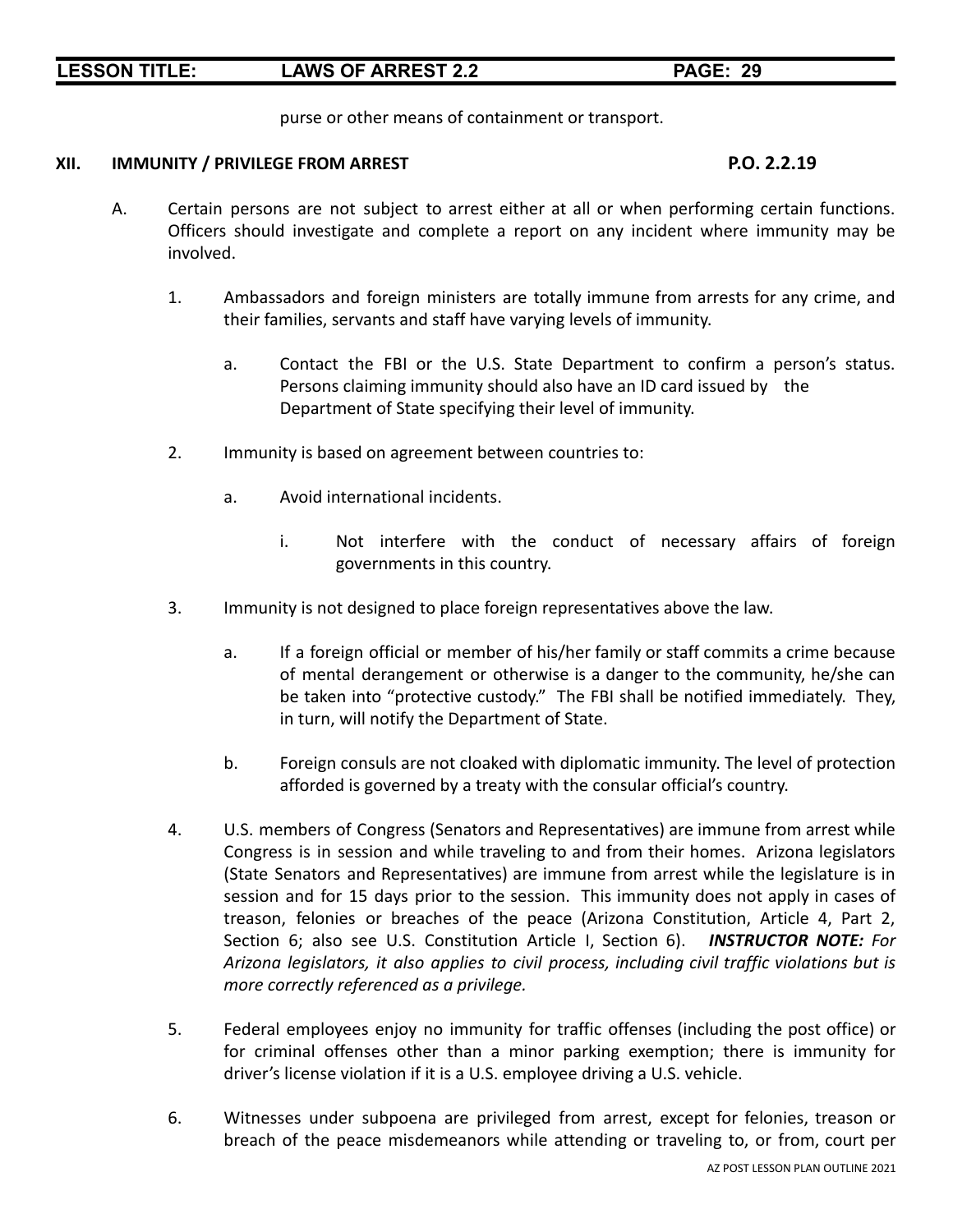A.R.S. §12-2213.

7. National Guard members are immune from arrest for all offenses except felonies while traveling to, from or attending military drills or duty per A.R.S. §26-166(A).

### **XIII. DETENTION AND ARREST OF NON-US CITIZENS**

- A. Authority and Procedure:
	- 1. There is no exception from arrest and prosecution for violation of state laws and municipal ordinances for non-citizens.
	- 2. State law enforcement officers are not authorized to make arrests for civil immigration violations. Illegal presence in the U.S. is a civil violation.
	- 3. If ICE/CBP indicates the immigration violation is criminal, state law enforcement officers are authorized to make an arrest.
	- 4. If arrested and booked for a state law violation, an "ICE" hold" can be placed on the alien.
	- 5. If during a lawful stop an officer develops reasonable suspicion to believe that the detainee is an alien and unlawfully present in the United States, the officer shall attempt to verify the detainee's immigration status with either Immigration and Customs (ICE) or Customs and Border Patrol (CBP). However, the officer shall not extend the duration of the contact for the purpose of obtaining the response, but instead shall release the detainee once the contact is otherwise completed, if a response back has not been received or the response is anything other than a criminal charge.
	- 6. If a foreign national is physically booked, you must verify the arrestee's immigration status through CBP/ICE and the arrestee must be advised of their consular notification rights, and the consulate of the foreign national's government may need to be contacted.
		- a. Countries are either mandatory notification countries, in which case notice must be provided without regard to the desires of the arrestee, or some countries are voluntary notification countries. Under A.R.S. §13-3906, notification must be made to voluntary notification countries unless the arrestee waives notification.
		- b. This requirement is mandated by treaty (Vienna Convention on Consular Relations) and Arizona law (A.R.S. §13-3906).
		- c. A.R.S. §11-1051(B) requires that the immigration status of every arrested person be verified with ICE or CBP. This includes not only custodial arrests, but also criminal citations in lieu of detention, whether in the field or at the station or jail. While processes may be in place for adult custodial arrestees to be verified at jail facilities, juvenile offenders and persons cited and released will most likely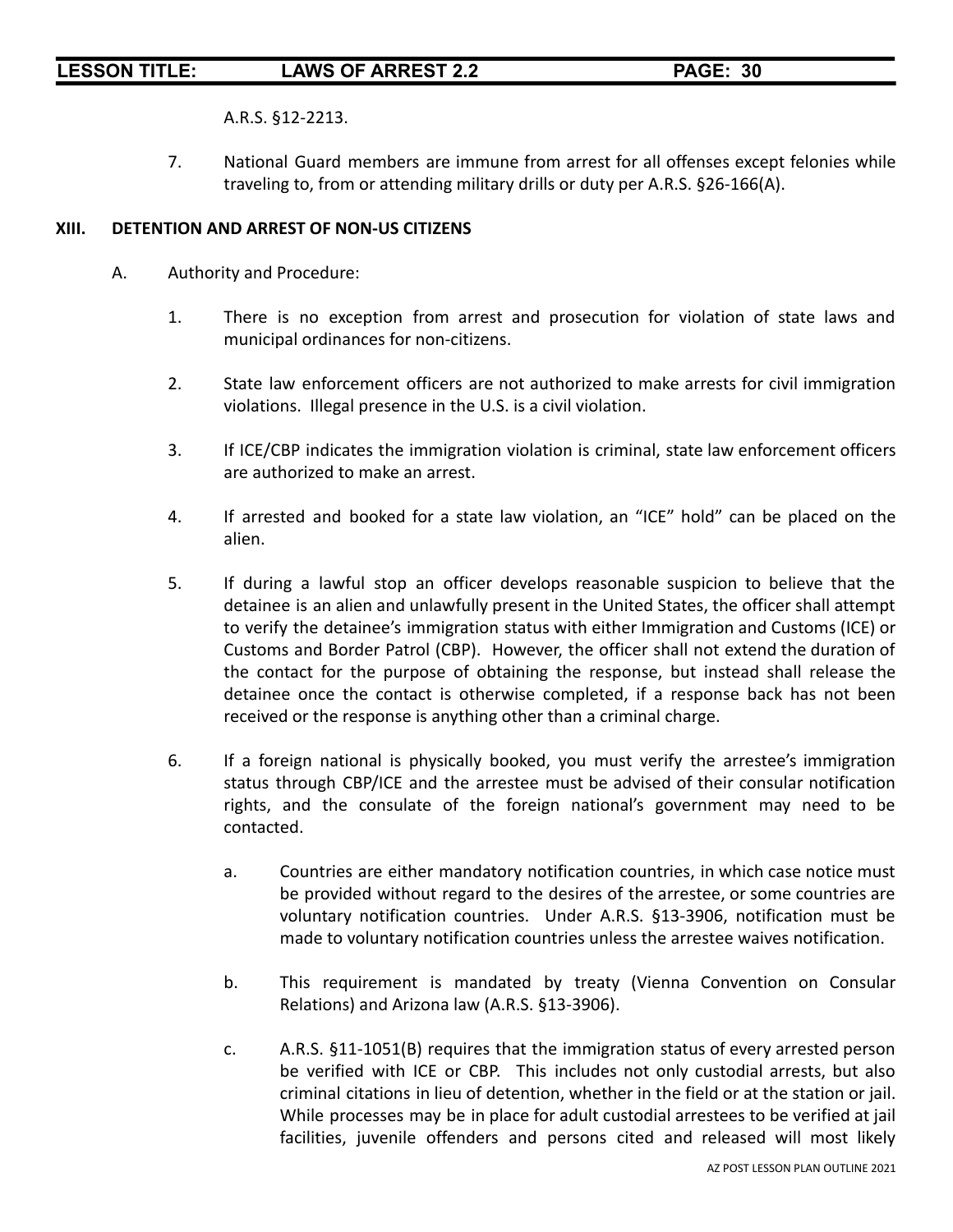require the officer to ensure that verification is completed.

### **XIV. ENTRAPMENT – DEFENSE TO ARREST P.O. 2.2.10**

- A. Entrapment occurs when a suspect who is not predisposed to commit a crime, is induced to do so by the conduct of the government. *INSTRUCTOR NOTE: An example is where the government supplies both the buyer and the seller, supplies the drugs and uses a suspect as a middle man.*
	- 1. In exceptional cases, it will require dismissal of the criminal charges. (U.S. Supreme Court case where a federal agent sent advertisements of child pornography to a suspect for two (2) years before the suspect finally ordered some).
	- 2. In other cases, it is a defense to the charge and is a factual question to be decided by the Trier of fact. See A.R.S. §13-206.
- B. Arizona requires the suspect to choose, at trial, between the entrapment defense and any other conflicting defense, federal law does not (because this is an evidentiary matter). *INSTRUCTOR NOTE: The offer of money for drugs is not usually prohibited; on the other hand, telling a suspect that he/she will not receive money needed for medical treatment unless he/she sells drugs would probably be entrapment.*
	- 1. Offering an inducement (a benefit) for committing a crime is not prohibited in every case; it is only when that offer will overcome the suspect's free will that you have a problem.
	- 2. A.R.S. §13-206(B) requires a suspect, in order to claim the defense of entrapment, to prove:
		- a. The idea of the crime started with law enforcement, not the suspect.
		- b. Officers urged and induced the person to commit the crime.
		- c. The person was not predisposed prior to the crime.
- C. Entrapment did not occur if:
	- 1. The person is predisposed to commit the crime.
	- 2. An opportunity to commit the crime is presented.
	- 3. The person chooses to take advantage of that opportunity and commits the crime.